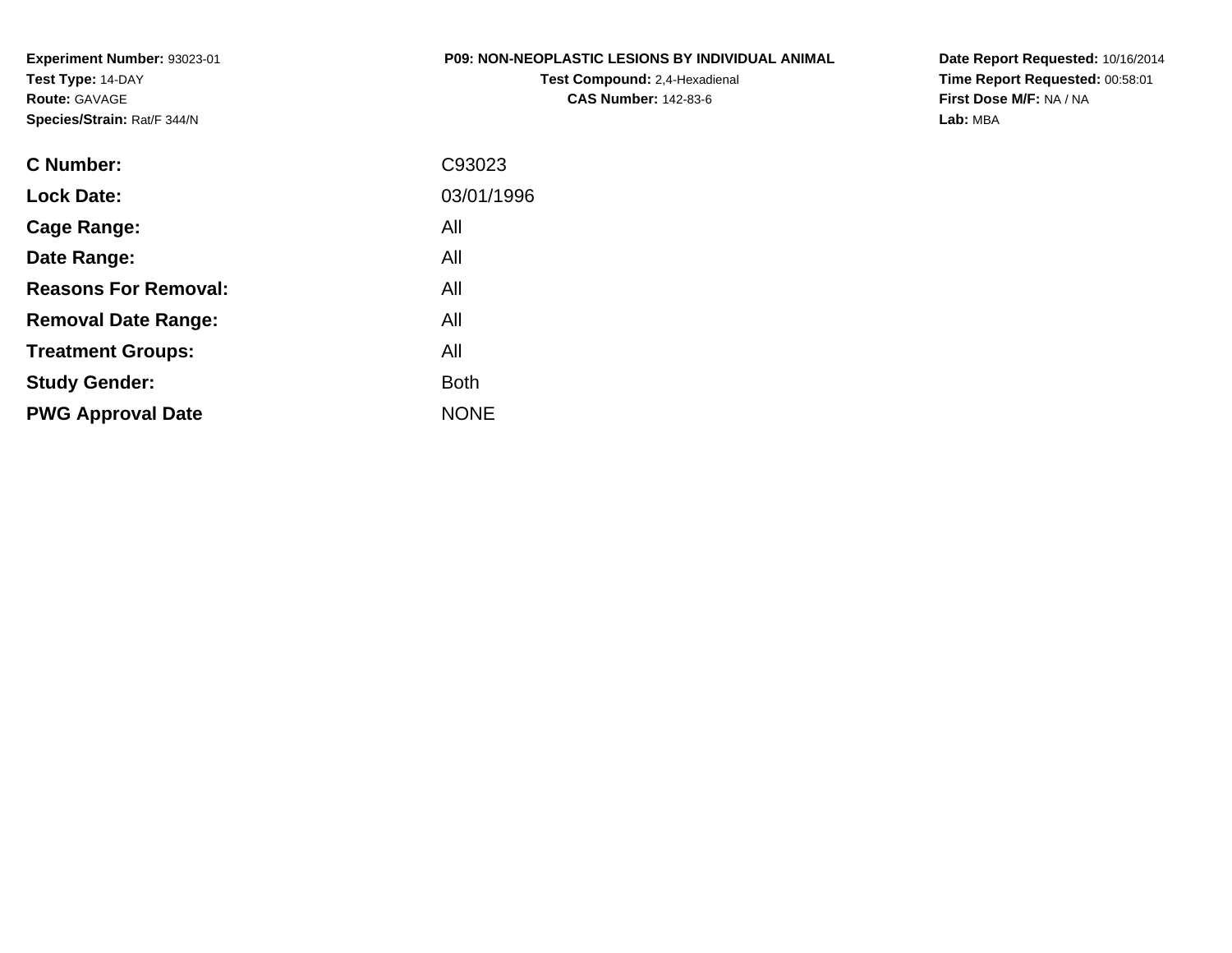**Route:** GAVAGE

**Species/Strain:** Rat/F 344/N

#### **P09: NON-NEOPLASTIC LESIONS BY INDIVIDUAL ANIMAL**

**Test Compound:** 2,4-Hexadienal

**CAS Number:** 142-83-6

**Date Report Requested:** 10/16/2014**Time Report Requested:** 00:58:01**First Dose M/F:** NA / NA**Lab:** MBA

| F 344/N Rat Male<br><b>MG/KG</b><br>0.0                       | DAY ON TEST      | 0<br>0<br>1<br>$\overline{7}$   | 0<br>0<br>$\boldsymbol{l}$<br>$\overline{7}$ | 0<br>$\boldsymbol{\theta}$<br>$\boldsymbol{l}$<br>$\overline{\mathcal{I}}$ | $\boldsymbol{\theta}$<br>0<br>$\bm{l}$<br>$\overline{7}$ | 0<br>0<br>1<br>$\overline{7}$ |                       |
|---------------------------------------------------------------|------------------|---------------------------------|----------------------------------------------|----------------------------------------------------------------------------|----------------------------------------------------------|-------------------------------|-----------------------|
|                                                               | <b>ANIMAL ID</b> | $\mathsf 0$<br>0<br>0<br>0<br>1 | $\mathbf 0$<br>0<br>0<br>0<br>$\overline{2}$ | 0<br>0<br>0<br>0<br>3                                                      | $\mathbf 0$<br>0<br>0<br>0<br>4                          | 0<br>0<br>0<br>0<br>5         | <i><b>*TOTALS</b></i> |
| <b>Alimentary System</b>                                      |                  |                                 |                                              |                                                                            |                                                          |                               |                       |
| Liver<br>Stomach, Forestomach<br><b>Cardiovascular System</b> |                  | $\ddot{}$<br>$+$                | $+$<br>$+$                                   | $+$                                                                        | $\ddot{}$<br>$+$ $+$                                     | $\ddot{}$<br>$+$              | 5<br>5                |
| <b>NONE</b><br><b>Endocrine System</b>                        |                  |                                 |                                              |                                                                            |                                                          |                               |                       |
| <b>NONE</b><br><b>General Body System</b>                     |                  |                                 |                                              |                                                                            |                                                          |                               |                       |
| <b>NONE</b><br><b>Genital System</b>                          |                  |                                 |                                              |                                                                            |                                                          |                               |                       |
| <b>NONE</b><br><b>Hematopoietic System</b>                    |                  |                                 |                                              |                                                                            |                                                          |                               |                       |
| <b>NONE</b><br><b>Integumentary System</b>                    |                  |                                 |                                              |                                                                            |                                                          |                               |                       |
| <b>NONE</b><br><b>Musculoskeletal System</b>                  |                  |                                 |                                              |                                                                            |                                                          |                               |                       |
| <b>NONE</b><br><b>Nervous System</b>                          |                  |                                 |                                              |                                                                            |                                                          |                               |                       |

\* ..Total animals with tissue examined microscopically; Total animals with lesion and mean severity grade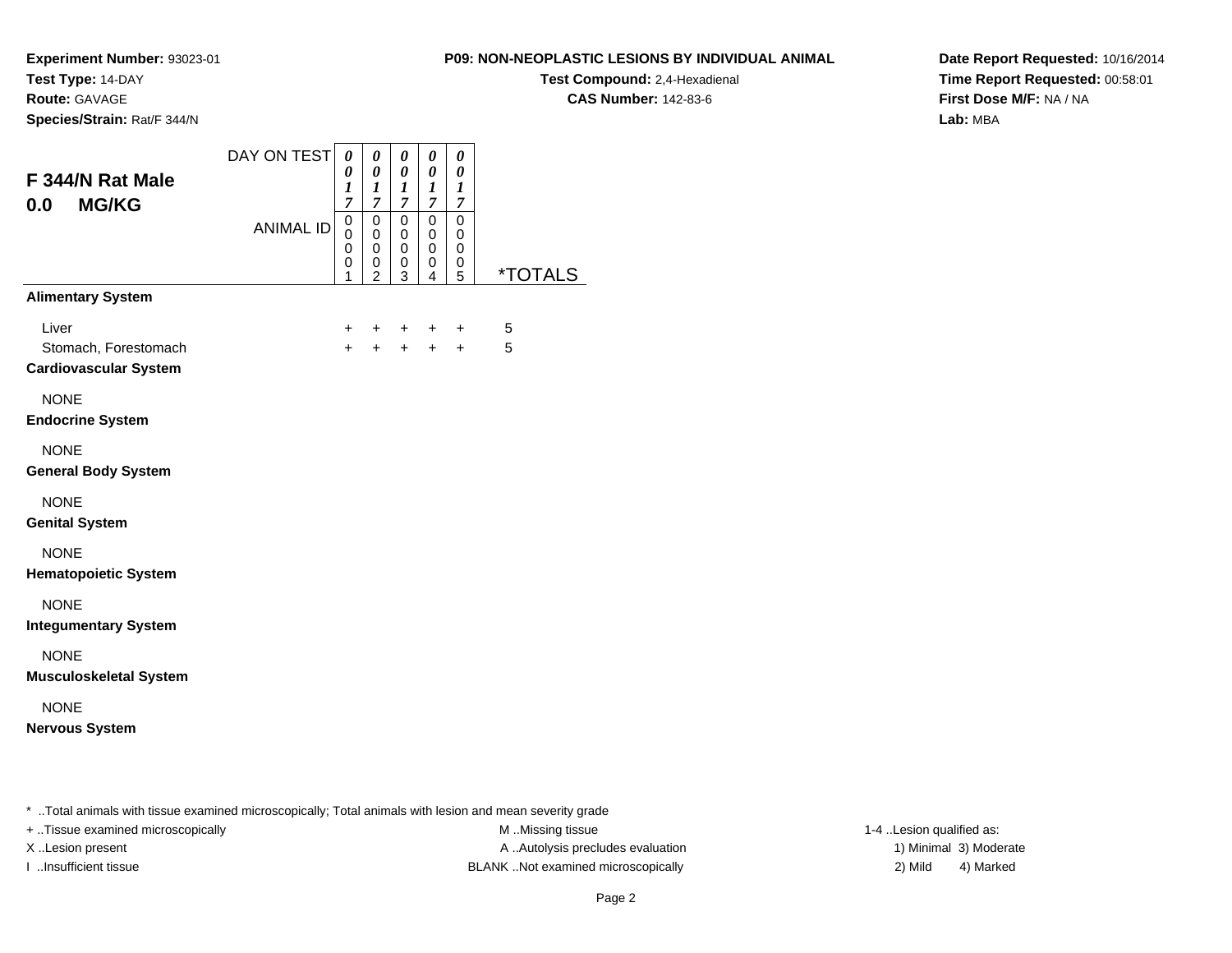**Route:** GAVAGE

**Species/Strain:** Rat/F 344/N

#### **P09: NON-NEOPLASTIC LESIONS BY INDIVIDUAL ANIMAL**

**Test Compound:** 2,4-Hexadienal **CAS Number:** 142-83-6

**Date Report Requested:** 10/16/2014**Time Report Requested:** 00:58:01**First Dose M/F:** NA / NA**Lab:** MBA

| F 344/N Rat Male<br><b>MG/KG</b><br>0.0 | DAY ON TEST<br><b>ANIMAL ID</b> | 0<br>0<br>$\boldsymbol{l}$<br>7<br>0<br>0<br>0<br>$\mathbf 0$ | 0<br>0<br>1<br>7<br>0<br>0<br>0<br>0 | 0<br>0<br>1<br>7<br>0<br>$\mathbf 0$<br>0<br>$\mathbf 0$ | 0<br>0<br>,<br>7<br>0<br>0<br>0<br>0 | 0<br>0<br>7<br>0<br>0<br>0<br>0 |     |
|-----------------------------------------|---------------------------------|---------------------------------------------------------------|--------------------------------------|----------------------------------------------------------|--------------------------------------|---------------------------------|-----|
| <b>NONE</b>                             |                                 |                                                               | $\overline{2}$                       | 3                                                        | 4                                    | 5                               | *TC |
| <b>Respiratory System</b>               |                                 |                                                               |                                      |                                                          |                                      |                                 |     |
| <b>NONE</b>                             |                                 |                                                               |                                      |                                                          |                                      |                                 |     |
| <b>Special Senses System</b>            |                                 |                                                               |                                      |                                                          |                                      |                                 |     |
| <b>NONE</b>                             |                                 |                                                               |                                      |                                                          |                                      |                                 |     |

### **Urinary System**

| Kidney                            |  |  | + + + + + 5 |       |
|-----------------------------------|--|--|-------------|-------|
| Renal Tubule, Degeneration, Focal |  |  |             | 1 1.0 |

\* ..Total animals with tissue examined microscopically; Total animals with lesion and mean severity grade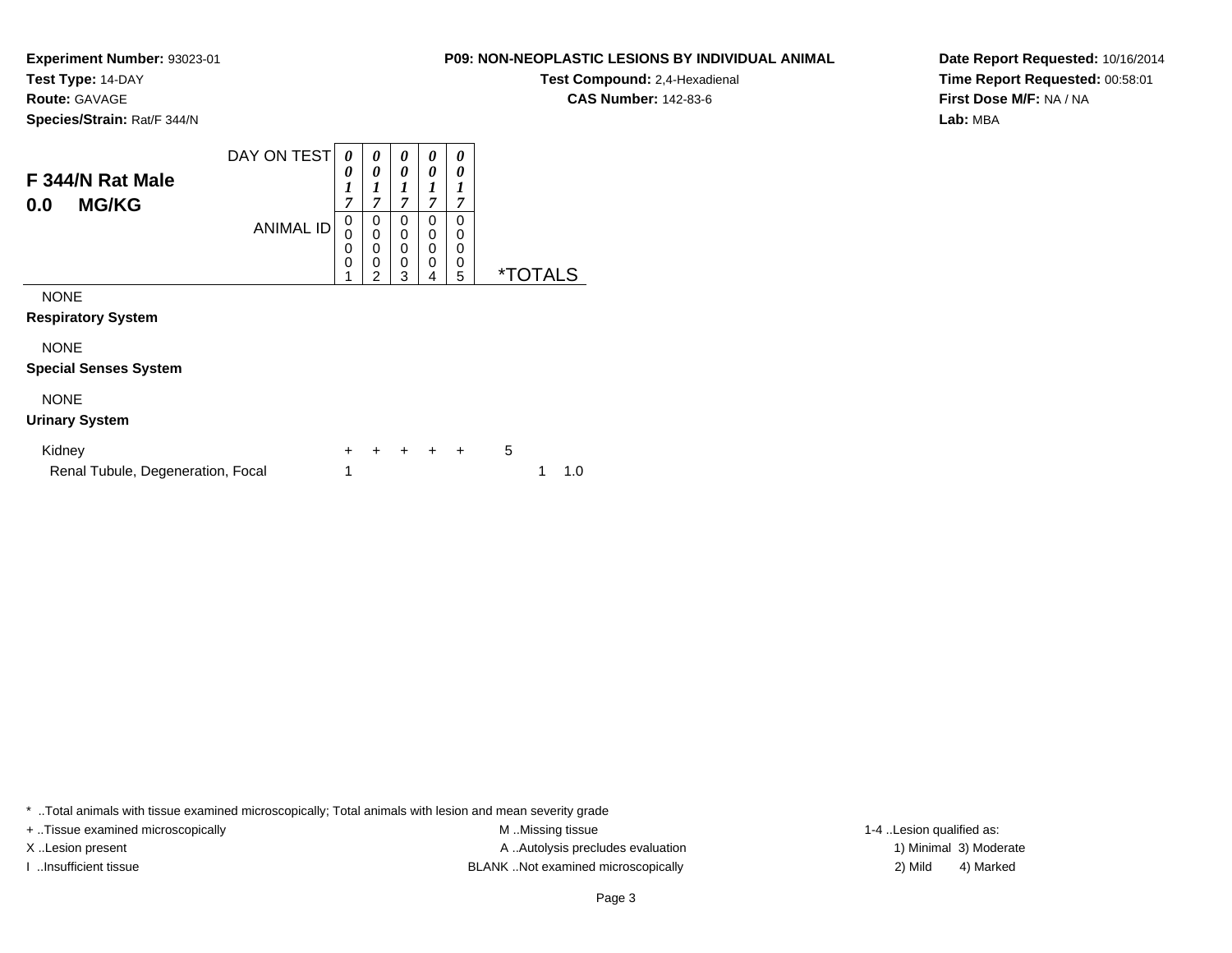| Experiment Number: 93023-01<br>Test Type: 14-DAY<br>Route: GAVAGE<br>Species/Strain: Rat/F 344/N |                  | P09: NON-NEOPLASTIC LESIONS BY INDIVIDUAL ANIMAL<br>Test Compound: 2,4-Hexadienal<br><b>CAS Number: 142-83-6</b> | Date Report Requested: 10/16/2014<br>Time Report Requested: 00:58:01<br>First Dose M/F: NA / NA<br>Lab: MBA |
|--------------------------------------------------------------------------------------------------|------------------|------------------------------------------------------------------------------------------------------------------|-------------------------------------------------------------------------------------------------------------|
| F 344/N Rat Male<br><b>MG/KG</b><br>3.0                                                          | DAY ON TEST      |                                                                                                                  |                                                                                                             |
|                                                                                                  | <b>ANIMAL ID</b> | <i><b>*TOTALS</b></i>                                                                                            |                                                                                                             |
| <b>Alimentary System</b>                                                                         |                  |                                                                                                                  |                                                                                                             |
| <b>NONE</b><br><b>Cardiovascular System</b>                                                      |                  |                                                                                                                  |                                                                                                             |
| <b>NONE</b><br><b>Endocrine System</b>                                                           |                  |                                                                                                                  |                                                                                                             |
| <b>NONE</b><br><b>General Body System</b>                                                        |                  |                                                                                                                  |                                                                                                             |
| <b>NONE</b><br><b>Genital System</b>                                                             |                  |                                                                                                                  |                                                                                                             |
| <b>NONE</b><br><b>Hematopoietic System</b>                                                       |                  |                                                                                                                  |                                                                                                             |
| <b>NONE</b><br><b>Integumentary System</b>                                                       |                  |                                                                                                                  |                                                                                                             |
| <b>NONE</b><br><b>Musculoskeletal System</b>                                                     |                  |                                                                                                                  |                                                                                                             |
| <b>NONE</b><br><b>Nervous System</b>                                                             |                  |                                                                                                                  |                                                                                                             |
| <b>NONE</b>                                                                                      |                  |                                                                                                                  |                                                                                                             |

\* ..Total animals with tissue examined microscopically; Total animals with lesion and mean severity grade

+ ..Tissue examined microscopically

M ..Missing tissue X..Lesion present **A ..Autolysis precludes evaluation** A ..Autolysis precludes evaluation 1) Minimal 3) Moderate I ..Insufficient tissue BLANK ..Not examined microscopically 2) Mild 4) Marked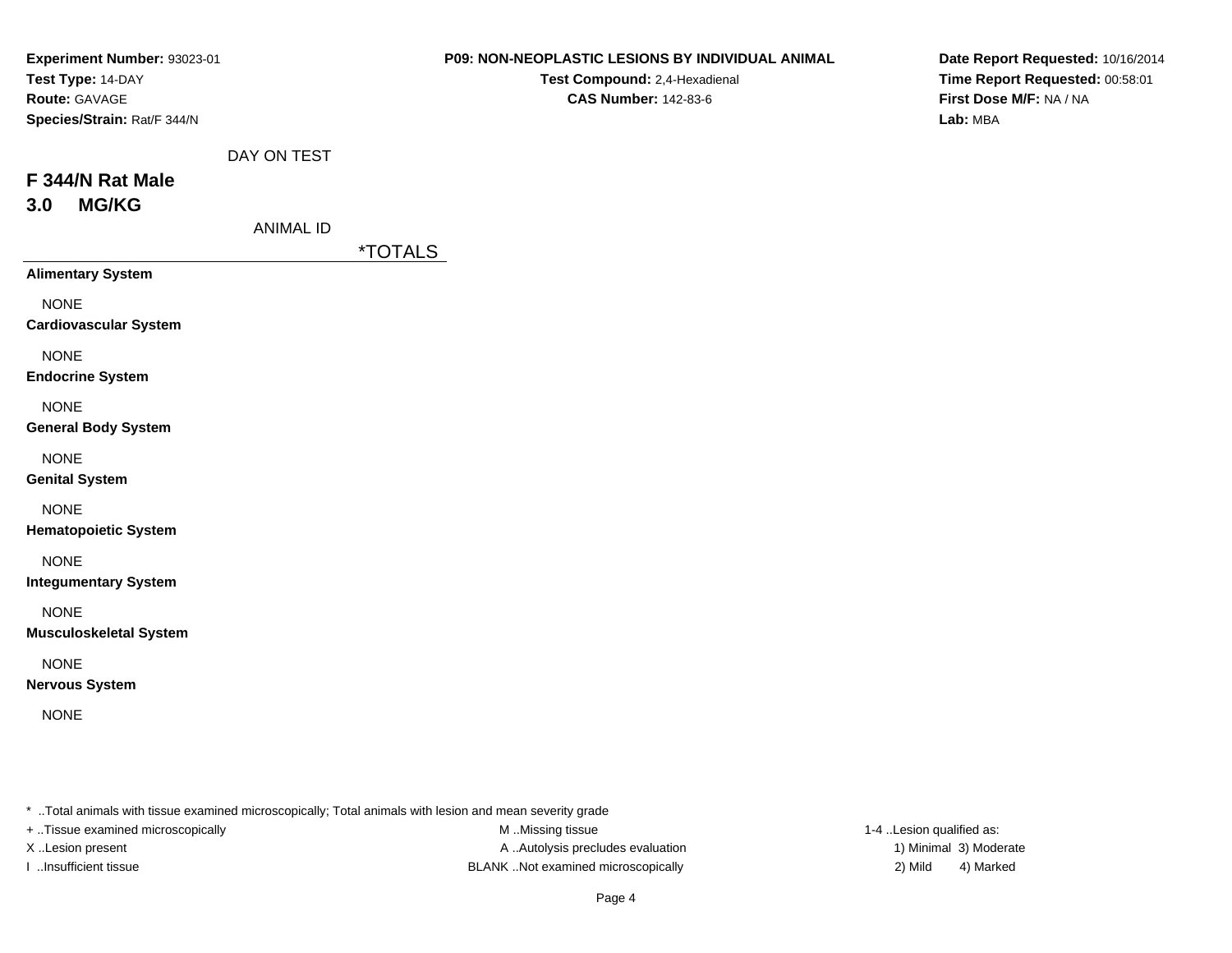| Experiment Number: 93023-01 |
|-----------------------------|
| Test Type: 14-DAY           |
| <b>Route: GAVAGE</b>        |
| Species/Strain: Rat/F 344/N |

**Test Compound:** 2,4-Hexadienal **CAS Number:** 142-83-6

**Date Report Requested:** 10/16/2014**Time Report Requested:** 00:58:01**First Dose M/F:** NA / NA**Lab:** MBA

| F 344/N Rat Male |  |
|------------------|--|

# **3.0 MG/KG**

ANIMAL ID

DAY ON TEST

\*TOTALS

**Respiratory System**

NONE

**Special Senses System**

NONE

**Urinary System**

NONE

\* ..Total animals with tissue examined microscopically; Total animals with lesion and mean severity grade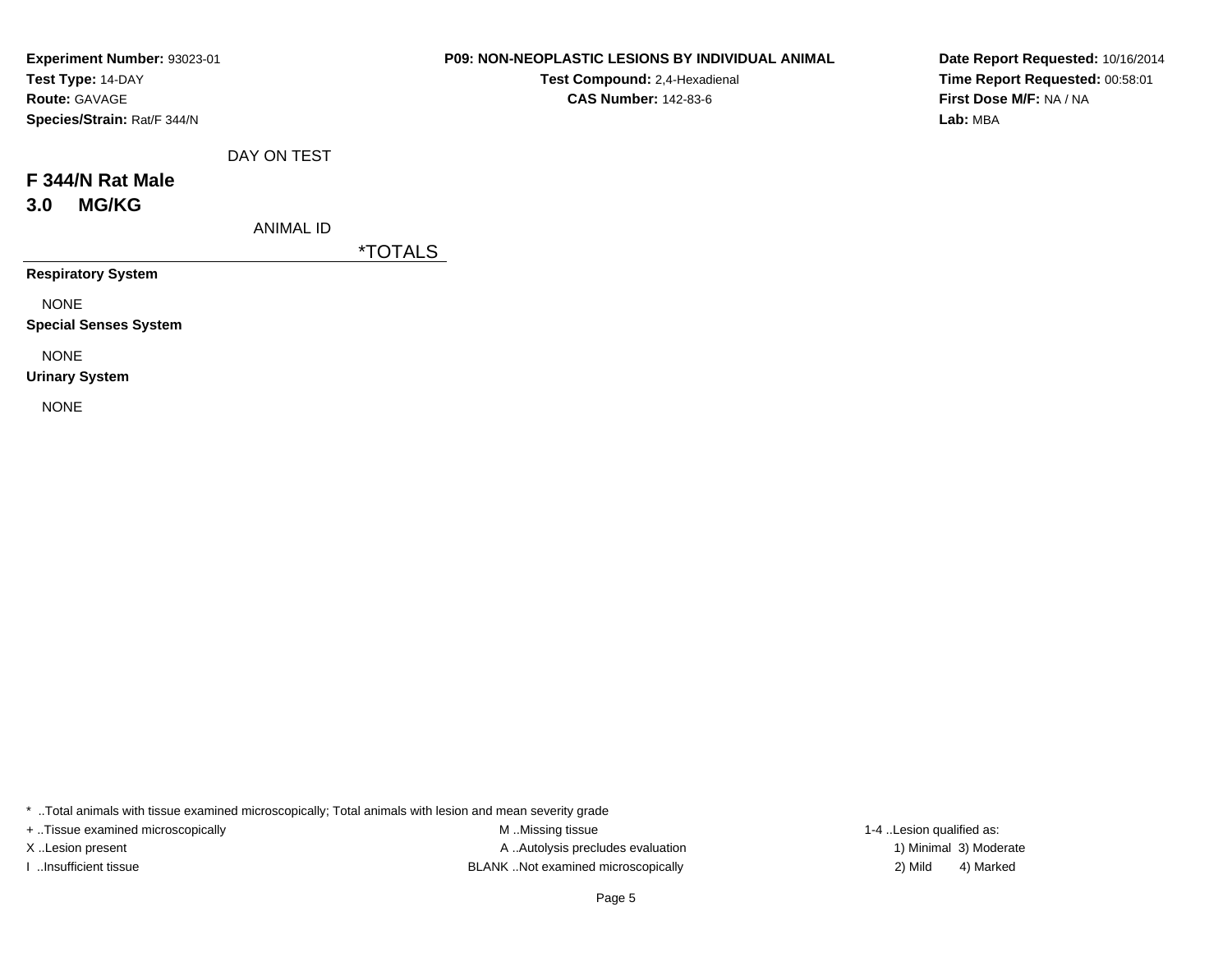| Experiment Number: 93023-01   |                  | P09: NON-NEOPLASTIC LESIONS BY INDIVIDUAL ANIMAL | Date Report Requested: 10/16/2014 |
|-------------------------------|------------------|--------------------------------------------------|-----------------------------------|
| Test Type: 14-DAY             |                  | Test Compound: 2,4-Hexadienal                    | Time Report Requested: 00:58:01   |
| Route: GAVAGE                 |                  | <b>CAS Number: 142-83-6</b>                      | First Dose M/F: NA / NA           |
| Species/Strain: Rat/F 344/N   |                  |                                                  | Lab: MBA                          |
|                               | DAY ON TEST      |                                                  |                                   |
| F 344/N Rat Male              |                  |                                                  |                                   |
| <b>MG/KG</b><br>9.0           |                  |                                                  |                                   |
|                               | <b>ANIMAL ID</b> |                                                  |                                   |
|                               |                  | <i><b>*TOTALS</b></i>                            |                                   |
| <b>Alimentary System</b>      |                  |                                                  |                                   |
| <b>NONE</b>                   |                  |                                                  |                                   |
| <b>Cardiovascular System</b>  |                  |                                                  |                                   |
| <b>NONE</b>                   |                  |                                                  |                                   |
| <b>Endocrine System</b>       |                  |                                                  |                                   |
| <b>NONE</b>                   |                  |                                                  |                                   |
| <b>General Body System</b>    |                  |                                                  |                                   |
| <b>NONE</b>                   |                  |                                                  |                                   |
| <b>Genital System</b>         |                  |                                                  |                                   |
| <b>NONE</b>                   |                  |                                                  |                                   |
| <b>Hematopoietic System</b>   |                  |                                                  |                                   |
| <b>NONE</b>                   |                  |                                                  |                                   |
| <b>Integumentary System</b>   |                  |                                                  |                                   |
| <b>NONE</b>                   |                  |                                                  |                                   |
| <b>Musculoskeletal System</b> |                  |                                                  |                                   |
| <b>NONE</b>                   |                  |                                                  |                                   |
| <b>Nervous System</b>         |                  |                                                  |                                   |
| <b>NONE</b>                   |                  |                                                  |                                   |
|                               |                  |                                                  |                                   |
|                               |                  |                                                  |                                   |

\* ..Total animals with tissue examined microscopically; Total animals with lesion and mean severity grade

+ ..Tissue examined microscopically

M ..Missing tissue X..Lesion present **A ..Autolysis precludes evaluation** A ..Autolysis precludes evaluation 1) Minimal 3) Moderate I ..Insufficient tissue BLANK ..Not examined microscopically 2) Mild 4) Marked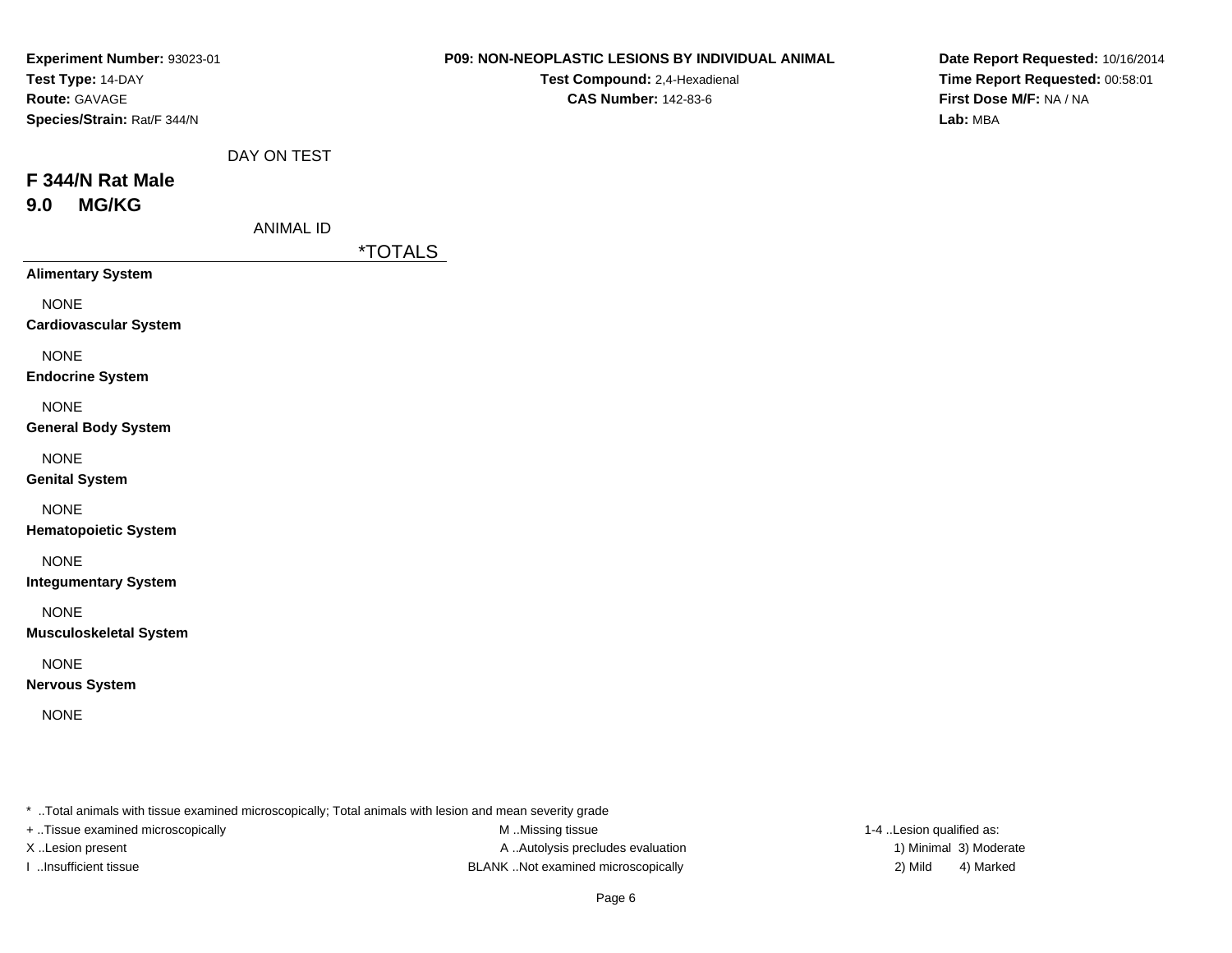| Experiment Number: 93023-01 |
|-----------------------------|
| Test Type: 14-DAY           |
| <b>Route: GAVAGE</b>        |
| Species/Strain: Rat/F 344/N |

**Test Compound:** 2,4-Hexadienal **CAS Number:** 142-83-6

**Date Report Requested:** 10/16/2014**Time Report Requested:** 00:58:01**First Dose M/F:** NA / NA**Lab:** MBA

| F 344/N Rat Male |  |  |
|------------------|--|--|
|                  |  |  |

**9.0 MG/KG**

ANIMAL ID

DAY ON TEST

\*TOTALS

**Respiratory System**

NONE

**Special Senses System**

NONE

**Urinary System**

NONE

\* ..Total animals with tissue examined microscopically; Total animals with lesion and mean severity grade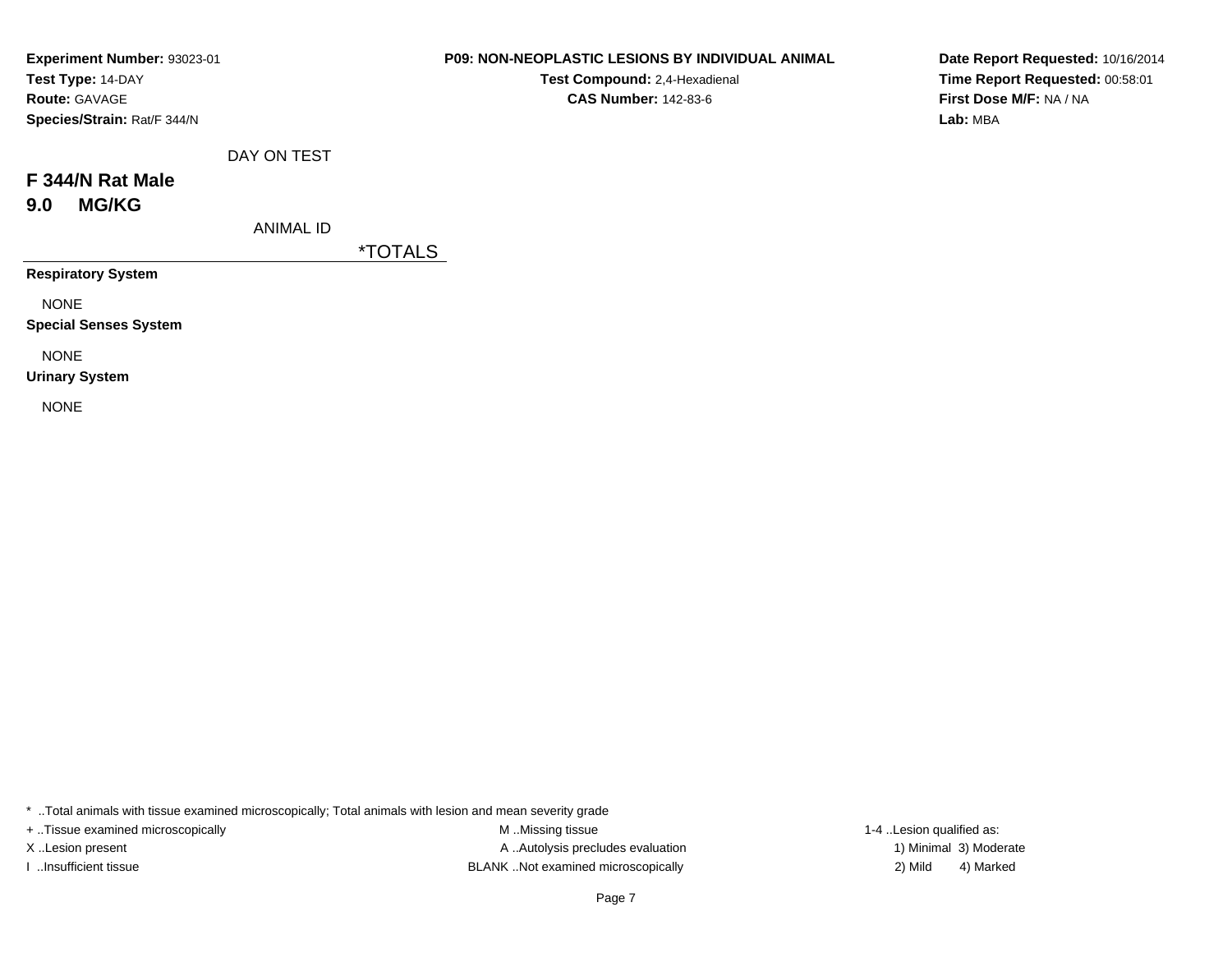**Route:** GAVAGE

**Species/Strain:** Rat/F 344/N

#### **P09: NON-NEOPLASTIC LESIONS BY INDIVIDUAL ANIMAL**

**Test Compound:** 2,4-Hexadienal

**CAS Number:** 142-83-6

**Date Report Requested:** 10/16/2014**Time Report Requested:** 00:58:01**First Dose M/F:** NA / NA**Lab:** MBA

| F 344/N Rat Male<br><b>MG/KG</b><br>27.0<br><b>Alimentary System</b> | DAY ON TEST<br><b>ANIMAL ID</b> | 0<br>0<br>1<br>$\overline{7}$<br>$\pmb{0}$<br>$\mathbf 0$<br>$\mathbf 0$<br>1<br>6 | 0<br>0<br>$\boldsymbol{l}$<br>7<br>$\pmb{0}$<br>0<br>0<br>1<br>$\overline{7}$ | 0<br>0<br>$\bm{l}$<br>$\mathcal{I}$<br>0<br>0<br>0<br>1<br>8 | 0<br>0<br>1<br>7<br>$\mathbf 0$<br>0<br>0<br>1<br>9 | 0<br>0<br>1<br>7<br>$\mathbf 0$<br>0<br>0<br>$\overline{\mathbf{c}}$<br>$\mathbf 0$ | <i><b>*TOTALS</b></i> |
|----------------------------------------------------------------------|---------------------------------|------------------------------------------------------------------------------------|-------------------------------------------------------------------------------|--------------------------------------------------------------|-----------------------------------------------------|-------------------------------------------------------------------------------------|-----------------------|
| Stomach, Forestomach<br><b>Cardiovascular System</b>                 |                                 | $\ddot{}$                                                                          | +                                                                             | +                                                            | $\pm$                                               | $\ddot{}$                                                                           | 5                     |
| <b>NONE</b><br><b>Endocrine System</b>                               |                                 |                                                                                    |                                                                               |                                                              |                                                     |                                                                                     |                       |
| <b>NONE</b><br><b>General Body System</b>                            |                                 |                                                                                    |                                                                               |                                                              |                                                     |                                                                                     |                       |
| <b>NONE</b><br><b>Genital System</b>                                 |                                 |                                                                                    |                                                                               |                                                              |                                                     |                                                                                     |                       |
| <b>NONE</b><br><b>Hematopoietic System</b>                           |                                 |                                                                                    |                                                                               |                                                              |                                                     |                                                                                     |                       |
| <b>NONE</b><br><b>Integumentary System</b>                           |                                 |                                                                                    |                                                                               |                                                              |                                                     |                                                                                     |                       |
| <b>NONE</b><br><b>Musculoskeletal System</b>                         |                                 |                                                                                    |                                                                               |                                                              |                                                     |                                                                                     |                       |
| <b>NONE</b><br><b>Nervous System</b>                                 |                                 |                                                                                    |                                                                               |                                                              |                                                     |                                                                                     |                       |
| <b>NONE</b>                                                          |                                 |                                                                                    |                                                                               |                                                              |                                                     |                                                                                     |                       |

\* ..Total animals with tissue examined microscopically; Total animals with lesion and mean severity grade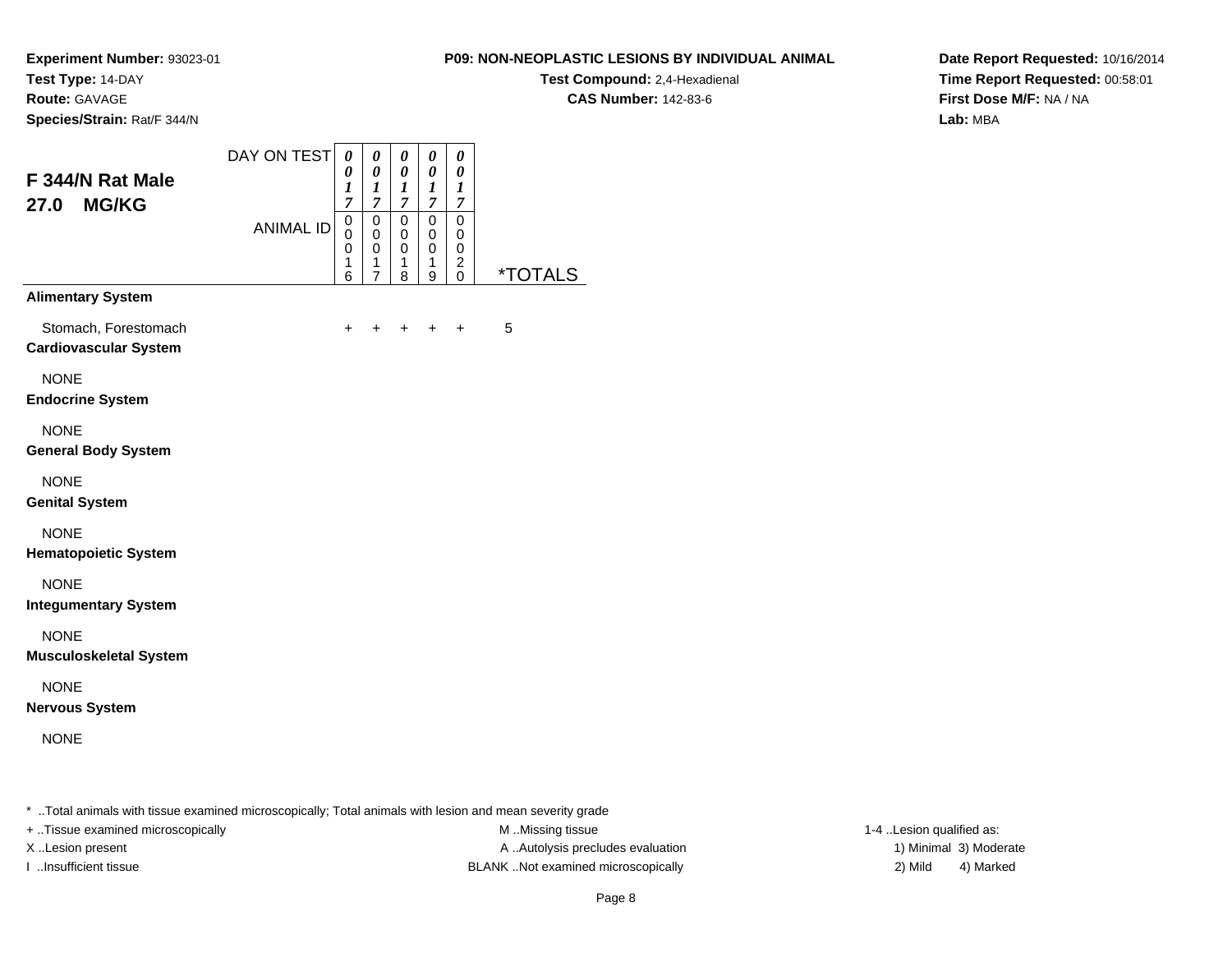**Test Type:** 14-DAY**Route:** GAVAGE

**Species/Strain:** Rat/F 344/N

|                                  | DAY ON TEST      | $\boldsymbol{\theta}$ | 0      |        | 0           | 0           |  |
|----------------------------------|------------------|-----------------------|--------|--------|-------------|-------------|--|
| F 344/N Rat Male<br><b>MG/KG</b> |                  | 0<br>7                | 0<br>~ | 0<br>7 | 0<br>A      | 0<br>7      |  |
| 27.0                             | <b>ANIMAL ID</b> | 0<br>0                | 0<br>0 | 0<br>0 | O           | 0<br>0      |  |
|                                  |                  | 0<br>6                | 0      | 0<br>я | 0<br>4<br>a | 0<br>っ<br>∩ |  |

**Respiratory System**

NONE

**Special Senses System**

NONE

### **Urinary System**

NONE

\* ..Total animals with tissue examined microscopically; Total animals with lesion and mean severity grade

+ ..Tissue examined microscopically examined microscopically examined as:  $M$  ..Missing tissue 1-4 ..Lesion qualified as: X..Lesion present **A ..Autolysis precludes evaluation** A ..Autolysis precludes evaluation 1) Minimal 3) Moderate I ..Insufficient tissue BLANK ..Not examined microscopically 2) Mild 4) Marked

# Page 9

**Date Report Requested:** 10/16/2014**Time Report Requested:** 00:58:01**First Dose M/F:** NA / NA**Lab:** MBA

**CAS Number:** 142-83-6

**P09: NON-NEOPLASTIC LESIONS BY INDIVIDUAL ANIMAL**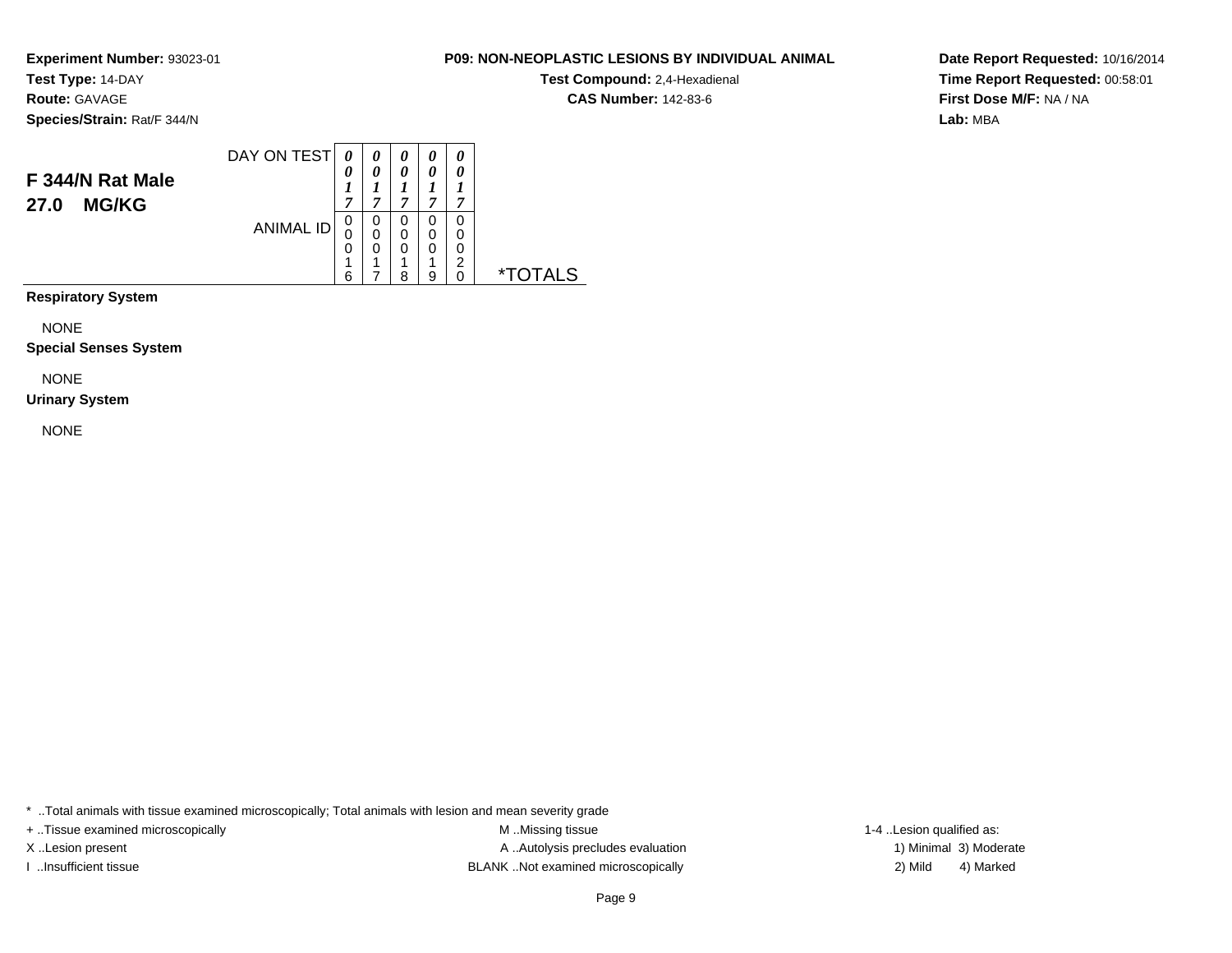**Test Type:** 14-DAY**Route:** GAVAGE

**Species/Strain:** Rat/F 344/N

#### **P09: NON-NEOPLASTIC LESIONS BY INDIVIDUAL ANIMAL**

**Test Compound:** 2,4-Hexadienal

**CAS Number:** 142-83-6

**Date Report Requested:** 10/16/2014**Time Report Requested:** 00:58:01**First Dose M/F:** NA / NA**Lab:** MBA

| F 344/N Rat Male<br><b>MG/KG</b><br>80.0                                                                                                                                 | DAY ON TEST      | 0<br>0<br>1<br>7                                     | 0<br>0<br>1<br>7                                   | 0<br>0<br>1<br>$\overline{7}$                  | 0<br>0<br>1<br>7                                | 0<br>0<br>1<br>7                      |        |                        |                   |
|--------------------------------------------------------------------------------------------------------------------------------------------------------------------------|------------------|------------------------------------------------------|----------------------------------------------------|------------------------------------------------|-------------------------------------------------|---------------------------------------|--------|------------------------|-------------------|
|                                                                                                                                                                          | <b>ANIMAL ID</b> | 0<br>0<br>$\boldsymbol{0}$<br>$\overline{2}$<br>1    | 0<br>0<br>$\mathbf 0$<br>2<br>$\mathfrak{p}$       | $\mathbf 0$<br>0<br>0<br>$\boldsymbol{2}$<br>3 | 0<br>0<br>0<br>$\overline{c}$<br>$\overline{4}$ | 0<br>0<br>0<br>$\frac{2}{5}$          |        | <i><b>*TOTALS</b></i>  |                   |
| <b>Alimentary System</b>                                                                                                                                                 |                  |                                                      |                                                    |                                                |                                                 |                                       |        |                        |                   |
| Liver<br>Stomach, Forestomach<br>Epithelium, Hyperplasia, Diffuse<br>Inflammation, Chronic Active, Focal<br>Ulcer, Chronic Active, Focal<br><b>Cardiovascular System</b> |                  | $\ddot{}$<br>$+$<br>$\overline{2}$<br>$\overline{4}$ | $\ddot{}$<br>$+$<br>$\mathbf{3}$<br>$\overline{4}$ | $\ddot{}$<br>$+$<br>$2^{\circ}$                | $\ddot{}$<br>$+$<br>3 <sup>1</sup><br>4         | +<br>$\ddot{}$<br>$\overline{2}$<br>1 | 5<br>5 | 5<br>$\mathbf{1}$<br>3 | 2.4<br>1.0<br>4.0 |
| <b>NONE</b><br><b>Endocrine System</b>                                                                                                                                   |                  |                                                      |                                                    |                                                |                                                 |                                       |        |                        |                   |
| <b>NONE</b><br><b>General Body System</b>                                                                                                                                |                  |                                                      |                                                    |                                                |                                                 |                                       |        |                        |                   |
| <b>NONE</b><br><b>Genital System</b>                                                                                                                                     |                  |                                                      |                                                    |                                                |                                                 |                                       |        |                        |                   |
| <b>NONE</b><br><b>Hematopoietic System</b>                                                                                                                               |                  |                                                      |                                                    |                                                |                                                 |                                       |        |                        |                   |
| <b>NONE</b><br><b>Integumentary System</b>                                                                                                                               |                  |                                                      |                                                    |                                                |                                                 |                                       |        |                        |                   |
| <b>NONE</b>                                                                                                                                                              |                  |                                                      |                                                    |                                                |                                                 |                                       |        |                        |                   |
|                                                                                                                                                                          |                  |                                                      |                                                    |                                                |                                                 |                                       |        |                        |                   |

\* ..Total animals with tissue examined microscopically; Total animals with lesion and mean severity grade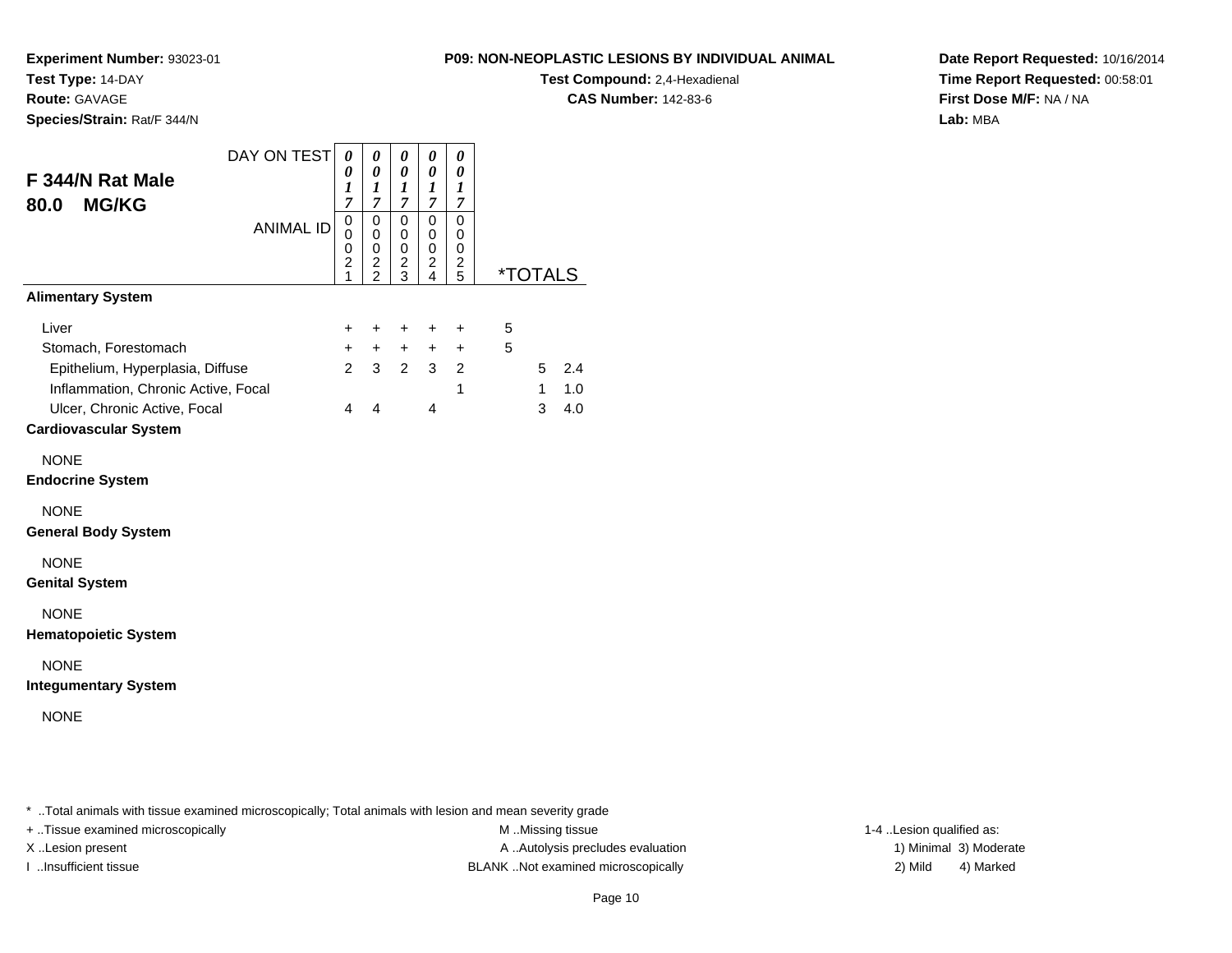**Test Compound:** 2,4-Hexadienal **CAS Number:** 142-83-6

**Date Report Requested:** 10/16/2014**Time Report Requested:** 00:58:01**First Dose M/F:** NA / NA**Lab:** MBA

**Experiment Number:** 93023-01**Test Type:** 14-DAY**Route:** GAVAGE**Species/Strain:** Rat/F 344/N

| F 344/N Rat Male<br><b>MG/KG</b><br>80.0 | DAY ON TEST      | 0<br>0<br>1<br>7                   | 0<br>0<br>1<br>$\overline{7}$                                       | 0<br>0<br>1<br>7                   | 0<br>0<br>1<br>7                   | 0<br>0<br>1<br>7             |                       |
|------------------------------------------|------------------|------------------------------------|---------------------------------------------------------------------|------------------------------------|------------------------------------|------------------------------|-----------------------|
|                                          | <b>ANIMAL ID</b> | 0<br>0<br>0<br>$\overline{2}$<br>1 | 0<br>$\mathbf 0$<br>$\mathbf 0$<br>$\overline{2}$<br>$\mathfrak{p}$ | 0<br>0<br>0<br>$\overline{c}$<br>3 | 0<br>0<br>0<br>$\overline{c}$<br>4 | 0<br>0<br>0<br>$\frac{2}{5}$ | <i><b>*TOTALS</b></i> |
| <b>Musculoskeletal System</b>            |                  |                                    |                                                                     |                                    |                                    |                              |                       |
| <b>NONE</b>                              |                  |                                    |                                                                     |                                    |                                    |                              |                       |
| <b>Nervous System</b>                    |                  |                                    |                                                                     |                                    |                                    |                              |                       |
| <b>NONE</b>                              |                  |                                    |                                                                     |                                    |                                    |                              |                       |
| <b>Respiratory System</b>                |                  |                                    |                                                                     |                                    |                                    |                              |                       |
| <b>NONE</b>                              |                  |                                    |                                                                     |                                    |                                    |                              |                       |
| <b>Special Senses System</b>             |                  |                                    |                                                                     |                                    |                                    |                              |                       |
| <b>NONE</b>                              |                  |                                    |                                                                     |                                    |                                    |                              |                       |
| <b>Urinary System</b>                    |                  |                                    |                                                                     |                                    |                                    |                              |                       |

Kidney

 <sup>+</sup><sup>+</sup> <sup>+</sup> <sup>+</sup> + 5

\* ..Total animals with tissue examined microscopically; Total animals with lesion and mean severity grade

+ ..Tissue examined microscopically M ...Missing tissue 1-4 ... M ...Missing tissue

X..Lesion present **A ..Autolysis precludes evaluation** A ..Autolysis precludes evaluation 1) Minimal 3) Moderate I ..Insufficient tissue BLANK ..Not examined microscopically 2) Mild 4) Marked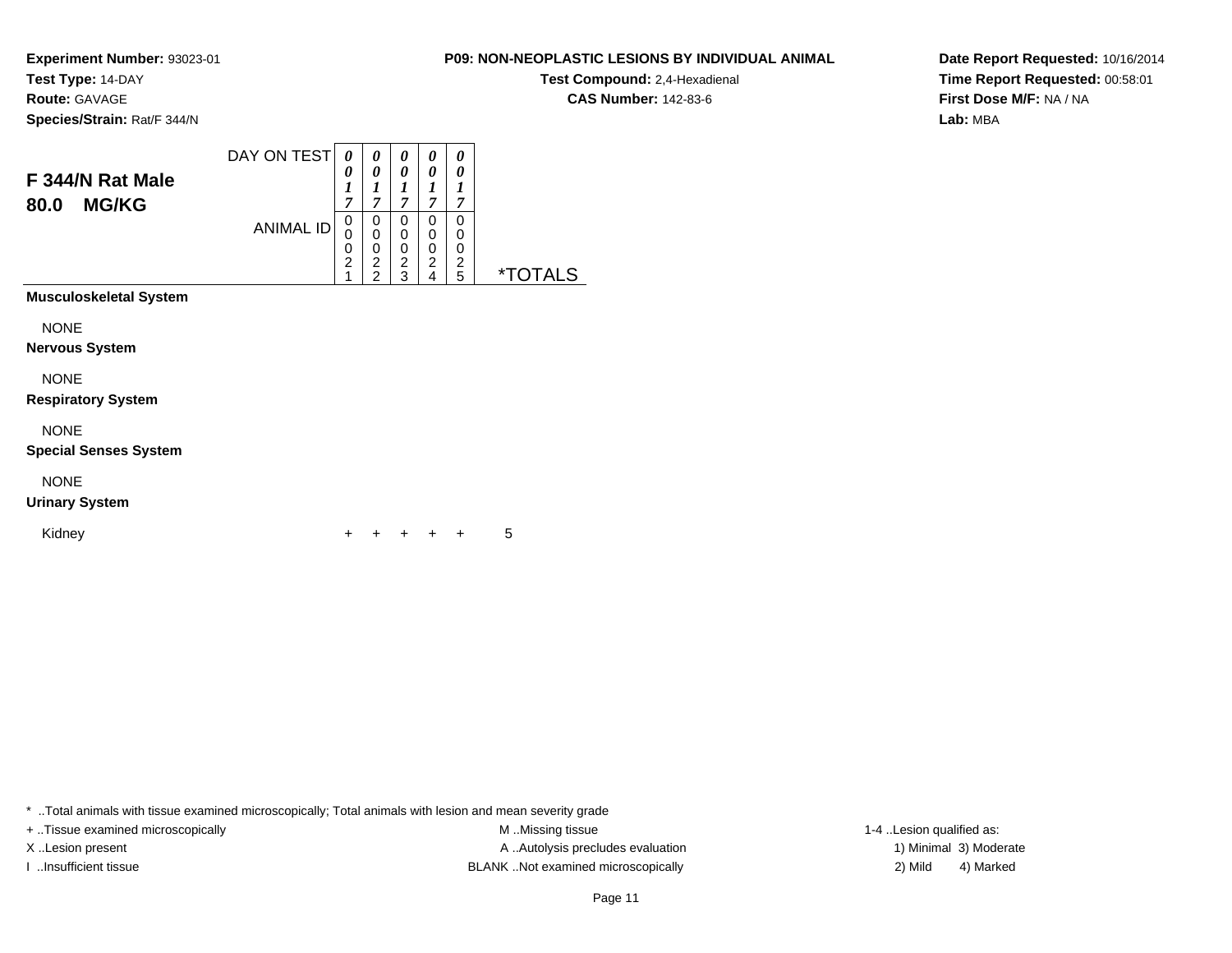**Test Compound:** 2,4-Hexadienal

**CAS Number:** 142-83-6

**Date Report Requested:** 10/16/2014**Time Report Requested:** 00:58:01**First Dose M/F:** NA / NA**Lab:** MBA

| <b>Route: GAVAGE</b>                                     |                                    |                                 |                                              |                                              |                                 |   |                       | <b>CA</b> |
|----------------------------------------------------------|------------------------------------|---------------------------------|----------------------------------------------|----------------------------------------------|---------------------------------|---|-----------------------|-----------|
| Species/Strain: Rat/F 344/N                              |                                    |                                 |                                              |                                              |                                 |   |                       |           |
| DAY ON TEST<br>F 344/N Rat Male<br><b>MG/KG</b><br>240.0 | 0<br>0<br>1<br>$\overline{7}$      | 0<br>0<br>0<br>3                | 0<br>0<br>0<br>5                             | 0<br>0<br>1<br>7                             | 0<br>0<br>0<br>$\boldsymbol{2}$ |   |                       |           |
| <b>ANIMAL ID</b>                                         | 0<br>0<br>0<br>$\overline{2}$<br>6 | $\mathbf 0$<br>0<br>0<br>2<br>7 | $\mathbf 0$<br>0<br>0<br>$\overline{c}$<br>8 | 0<br>$\mathbf 0$<br>0<br>$\overline{c}$<br>9 | $\Omega$<br>0<br>0<br>3<br>0    |   | <i><b>*TOTALS</b></i> |           |
| <b>Alimentary System</b>                                 |                                    |                                 |                                              |                                              |                                 |   |                       |           |
| Liver<br>Inflammation, Chronic Active, Focal             | +                                  |                                 | +                                            | +<br>$\overline{4}$                          | +                               | 5 | 1                     | 4.0       |
| Necrosis, Focal                                          |                                    |                                 | $\overline{2}$                               |                                              |                                 |   | 1                     | 2.0       |
| Stomach, Forestomach                                     | +                                  | +                               | $\ddot{}$                                    | +                                            | +                               | 5 |                       |           |
| Epithelium, Hyperplasia, Focal                           | 3                                  |                                 |                                              |                                              |                                 |   | 1                     | 3.0       |
| Inflammation, Acute, Focal                               | $\overline{4}$                     |                                 |                                              |                                              |                                 |   | 1                     | 4.0       |
| Necrosis, Diffuse                                        |                                    | 4                               | 4                                            |                                              | 4                               |   | 3                     | 4.0       |
| Ulcer, Chronic Active, Focal                             | 4                                  |                                 |                                              | 4                                            |                                 |   | $\overline{2}$        | 4.0       |
| Stomach, Glandular                                       |                                    |                                 |                                              |                                              | $\ddot{}$                       | 1 |                       |           |
| Necrosis, Diffuse                                        |                                    |                                 |                                              |                                              | $\overline{2}$                  |   | 1                     | 2.0       |
| <b>Cardiovascular System</b>                             |                                    |                                 |                                              |                                              |                                 |   |                       |           |
| <b>NONE</b><br><b>Endocrine System</b>                   |                                    |                                 |                                              |                                              |                                 |   |                       |           |
| <b>NONE</b><br><b>General Body System</b>                |                                    |                                 |                                              |                                              |                                 |   |                       |           |
| <b>NONE</b><br><b>Genital System</b>                     |                                    |                                 |                                              |                                              |                                 |   |                       |           |
| <b>NONE</b>                                              |                                    |                                 |                                              |                                              |                                 |   |                       |           |

\* ..Total animals with tissue examined microscopically; Total animals with lesion and mean severity grade

**Experiment Number:** 93023-01

**Test Type:** 14-DAY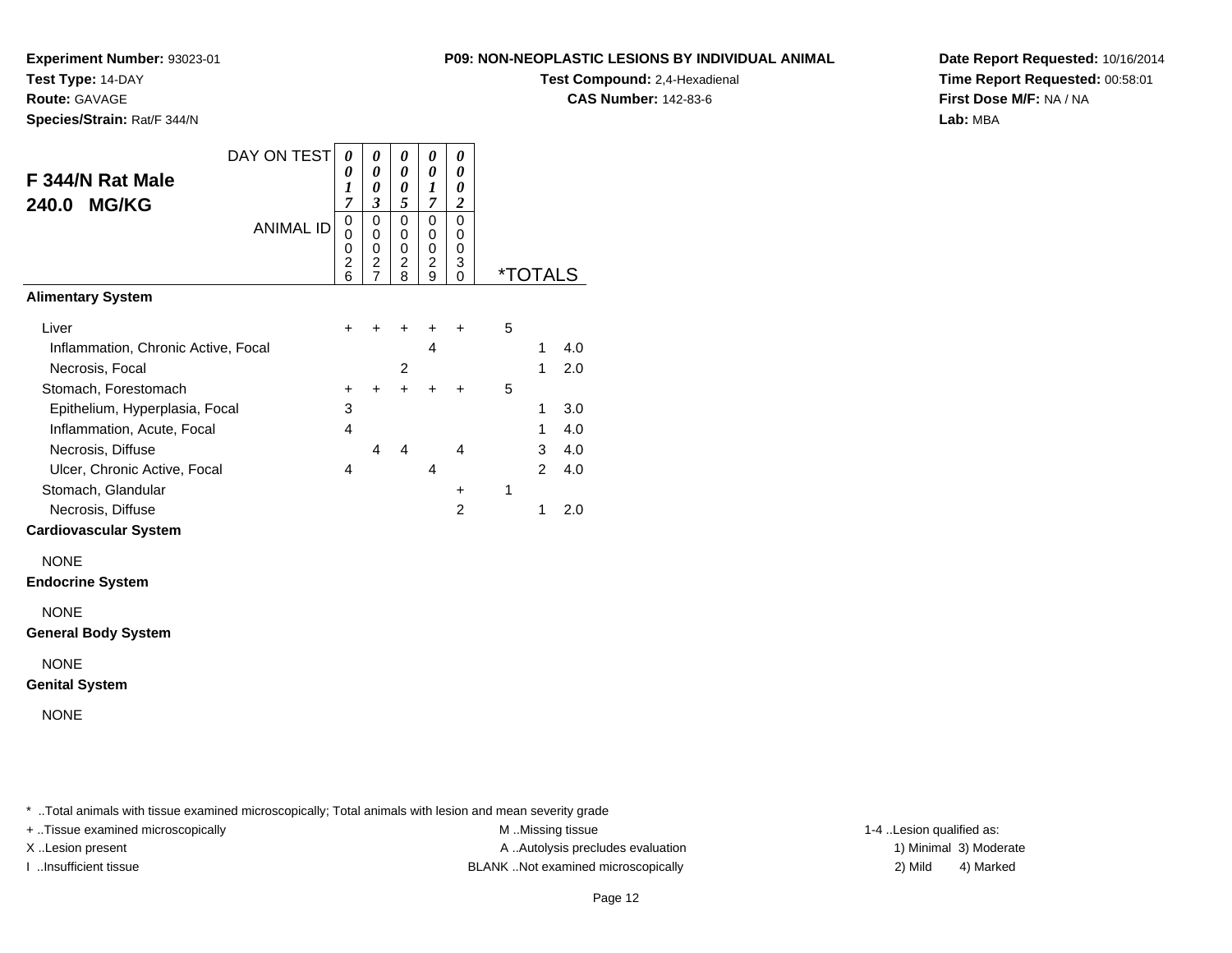**Test Compound:** 2,4-Hexadienal

**CAS Number:** 142-83-6

**Date Report Requested:** 10/16/2014**Time Report Requested:** 00:58:02**First Dose M/F:** NA / NA**Lab:** MBA

| Species/Strain: Rat/F 344/N                                                                                           |                                 |                                                                  |                                                                                       |                                                                     |                                                     |                                                                              |                                                   |
|-----------------------------------------------------------------------------------------------------------------------|---------------------------------|------------------------------------------------------------------|---------------------------------------------------------------------------------------|---------------------------------------------------------------------|-----------------------------------------------------|------------------------------------------------------------------------------|---------------------------------------------------|
| F 344/N Rat Male<br>240.0 MG/KG                                                                                       | DAY ON TEST<br><b>ANIMAL ID</b> | 0<br>0<br>1<br>7<br>$\mathbf 0$<br>0<br>0<br>$\overline{2}$<br>6 | 0<br>0<br>0<br>3<br>$\mathbf 0$<br>0<br>$\pmb{0}$<br>$\overline{c}$<br>$\overline{7}$ | 0<br>0<br>0<br>5<br>0<br>0<br>0<br>$\overline{c}$<br>$\overline{8}$ | 0<br>0<br>1<br>7<br>$\mathbf 0$<br>0<br>0<br>2<br>9 | 0<br>0<br>0<br>$\boldsymbol{2}$<br>$\mathbf 0$<br>0<br>0<br>3<br>$\mathbf 0$ | <i><b>*TOTALS</b></i>                             |
| <b>Hematopoietic System</b>                                                                                           |                                 |                                                                  |                                                                                       |                                                                     |                                                     |                                                                              |                                                   |
| Spleen<br>Inflammation, Chronic Active, Diffuse<br>Inflammation, Chronic Active, Focal<br><b>Integumentary System</b> |                                 | +<br>4                                                           |                                                                                       |                                                                     | $\ddot{}$<br>$\overline{2}$                         |                                                                              | $\overline{c}$<br>4.0<br>1<br>2.0<br>$\mathbf{1}$ |
| <b>NONE</b><br>Musculoskeletal System                                                                                 |                                 |                                                                  |                                                                                       |                                                                     |                                                     |                                                                              |                                                   |
| <b>NONE</b><br>Nervous System                                                                                         |                                 |                                                                  |                                                                                       |                                                                     |                                                     |                                                                              |                                                   |
| <b>NONE</b><br><b>Respiratory System</b>                                                                              |                                 |                                                                  |                                                                                       |                                                                     |                                                     |                                                                              |                                                   |
| <b>NONE</b><br><b>Special Senses System</b>                                                                           |                                 |                                                                  |                                                                                       |                                                                     |                                                     |                                                                              |                                                   |
| <b>NONE</b><br><b>Urinary System</b>                                                                                  |                                 |                                                                  |                                                                                       |                                                                     |                                                     |                                                                              |                                                   |
| Kidney                                                                                                                |                                 | ٠                                                                | A                                                                                     | +                                                                   | ÷                                                   | +                                                                            | 4<br>***END OF MALE DATA***                       |

\* ..Total animals with tissue examined microscopically; Total animals with lesion and mean severity grade

**Experiment Number:** 93023-01

**Test Type:** 14-DAY**Route:** GAVAGE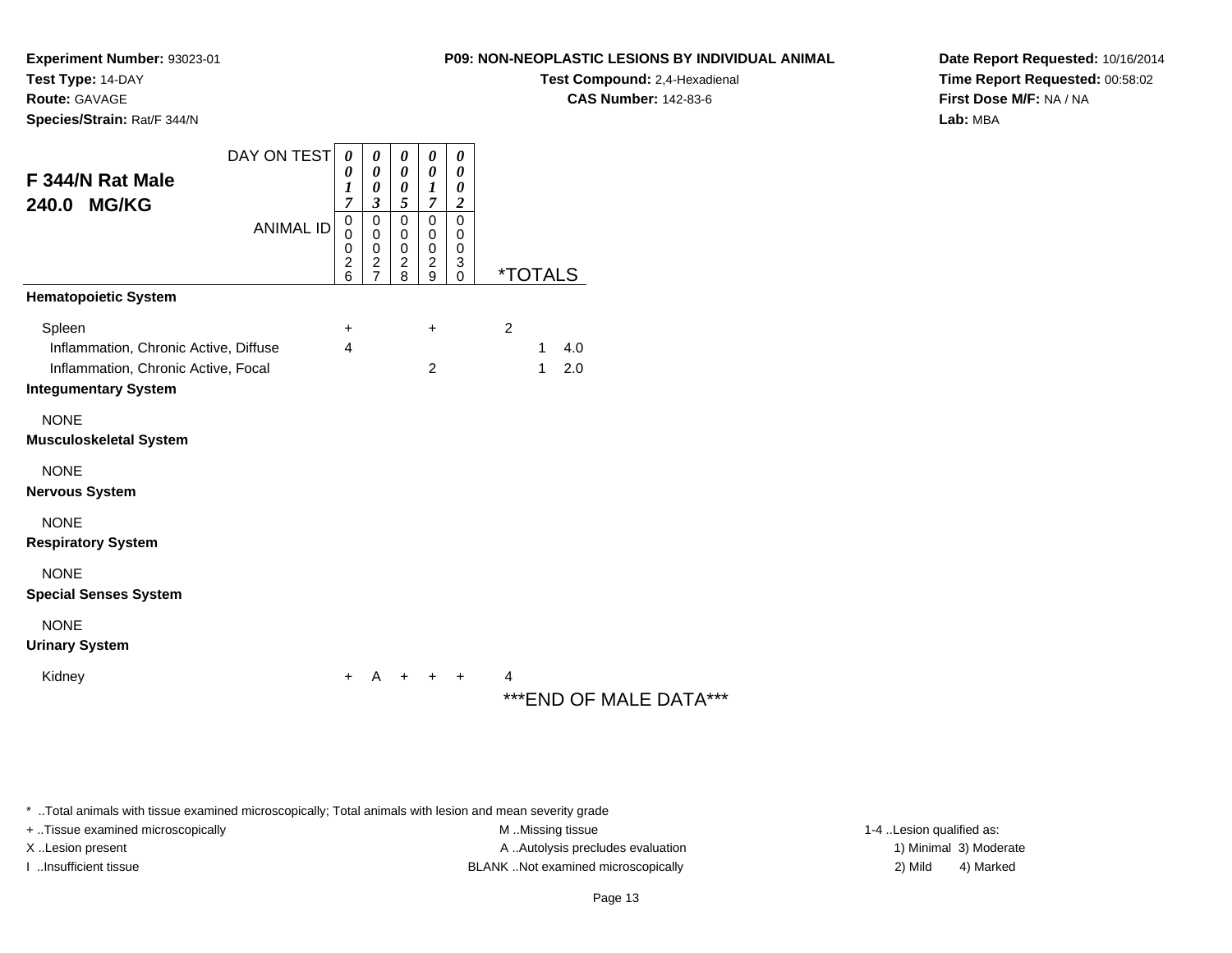**Route:** GAVAGE

**Species/Strain:** Rat/F 344/N

#### **P09: NON-NEOPLASTIC LESIONS BY INDIVIDUAL ANIMAL**

**Test Compound:** 2,4-Hexadienal

**CAS Number:** 142-83-6

**Date Report Requested:** 10/16/2014**Time Report Requested:** 00:58:02**First Dose M/F:** NA / NA**Lab:** MBA

| <b>F 344/N Rat Female</b><br><b>MG/KG</b><br>0.0                                            | DAY ON TEST      | 0<br>0<br>$\boldsymbol{l}$<br>$\overline{7}$ | 0<br>$\boldsymbol{\theta}$<br>$\boldsymbol{l}$<br>$\boldsymbol{7}$ | 0<br>$\boldsymbol{\theta}$<br>$\boldsymbol{l}$<br>$\overline{7}$ | $\pmb{\theta}$<br>0<br>$\boldsymbol{l}$<br>7 | $\boldsymbol{\theta}$<br>0<br>$\boldsymbol{l}$<br>$\overline{7}$ |        |                       |
|---------------------------------------------------------------------------------------------|------------------|----------------------------------------------|--------------------------------------------------------------------|------------------------------------------------------------------|----------------------------------------------|------------------------------------------------------------------|--------|-----------------------|
|                                                                                             | <b>ANIMAL ID</b> | $\mathbf 0$<br>0<br>$\pmb{0}$<br>3<br>1      | 0<br>$\mathbf 0$<br>0<br>$\frac{3}{2}$                             | $\mathbf 0$<br>0<br>0<br>3<br>3                                  | $\mathbf 0$<br>0<br>0<br>3<br>4              | $\mathbf 0$<br>0<br>0<br>3<br>5                                  |        | <i><b>*TOTALS</b></i> |
| <b>Alimentary System</b>                                                                    |                  |                                              |                                                                    |                                                                  |                                              |                                                                  |        |                       |
| Liver<br>Hepatodiaphragmatic Nodule<br>Stomach, Forestomach<br><b>Cardiovascular System</b> |                  | $\ddot{}$<br>+                               | +<br>X<br>$\ddot{}$                                                | $\ddot{}$<br>+                                                   | +<br>+                                       | ÷<br>+                                                           | 5<br>5 | 1                     |
| <b>NONE</b><br><b>Endocrine System</b>                                                      |                  |                                              |                                                                    |                                                                  |                                              |                                                                  |        |                       |
| <b>NONE</b><br><b>General Body System</b>                                                   |                  |                                              |                                                                    |                                                                  |                                              |                                                                  |        |                       |
| <b>NONE</b><br><b>Genital System</b>                                                        |                  |                                              |                                                                    |                                                                  |                                              |                                                                  |        |                       |
| <b>NONE</b><br><b>Hematopoietic System</b>                                                  |                  |                                              |                                                                    |                                                                  |                                              |                                                                  |        |                       |
| <b>NONE</b><br><b>Integumentary System</b>                                                  |                  |                                              |                                                                    |                                                                  |                                              |                                                                  |        |                       |
| <b>NONE</b><br><b>Musculoskeletal System</b>                                                |                  |                                              |                                                                    |                                                                  |                                              |                                                                  |        |                       |
| <b>NONE</b>                                                                                 |                  |                                              |                                                                    |                                                                  |                                              |                                                                  |        |                       |
|                                                                                             |                  |                                              |                                                                    |                                                                  |                                              |                                                                  |        |                       |

\* ..Total animals with tissue examined microscopically; Total animals with lesion and mean severity grade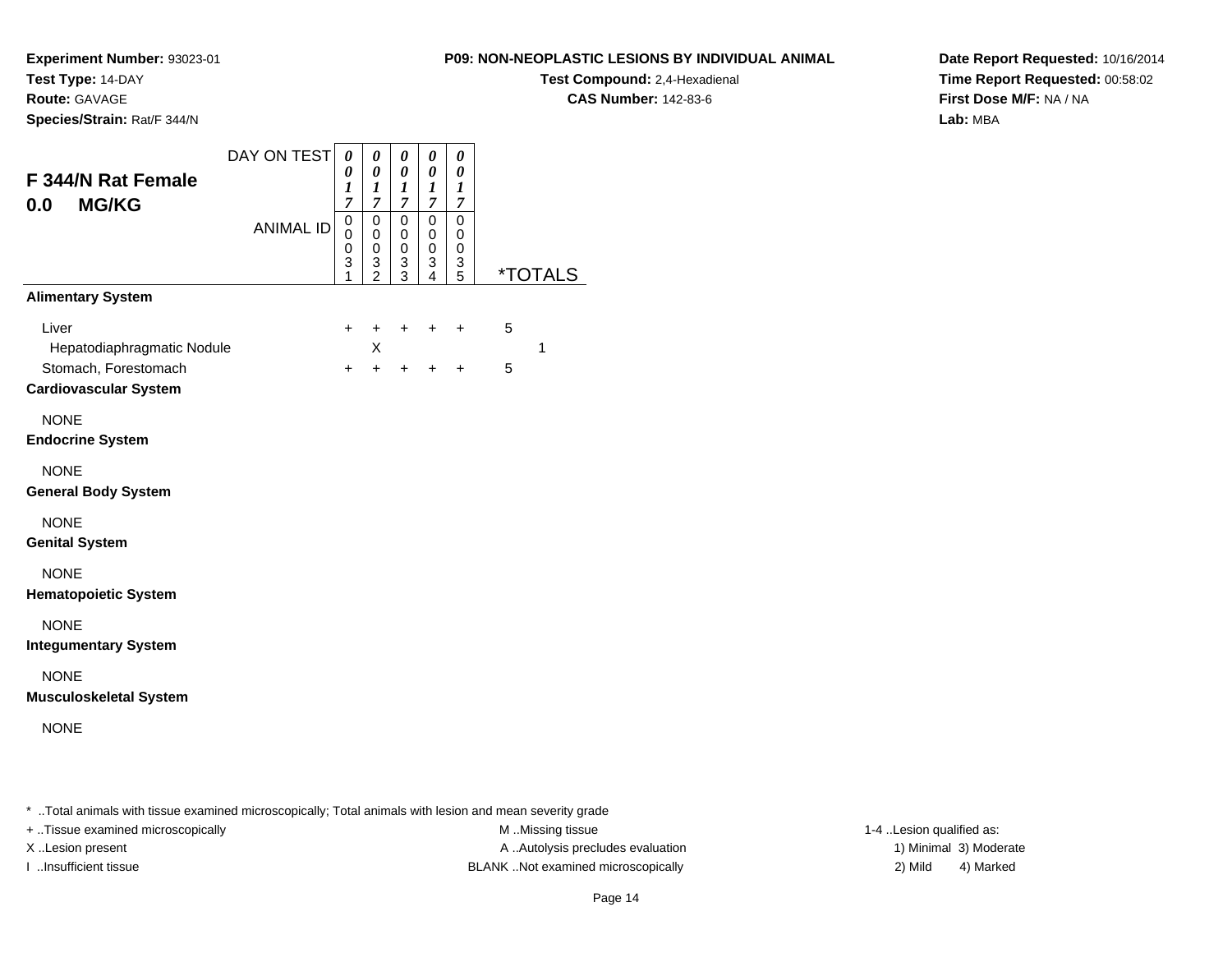**Route:** GAVAGE

**Species/Strain:** Rat/F 344/N

| <b>P09: NON-NEOPLASTIC LESIONS BY INDIVIDUAL ANIMAL</b> |  |
|---------------------------------------------------------|--|
|---------------------------------------------------------|--|

**Test Compound:** 2,4-Hexadienal **CAS Number:** 142-83-6

**Date Report Requested:** 10/16/2014**Time Report Requested:** 00:58:02**First Dose M/F:** NA / NA**Lab:** MBA

| F 344/N Rat Female<br><b>MG/KG</b><br>0.0   | DAY ON TEST<br><b>ANIMAL ID</b> | 0<br>0<br>1<br>7<br>0<br>0<br>0<br>$\overline{3}$ | 0<br>0<br>1<br>$\overline{7}$<br>0<br>$\mathbf 0$<br>0<br>3<br>$\overline{2}$ | 0<br>0<br>1<br>$\overline{7}$<br>0<br>0<br>$\mathbf 0$<br>$\overline{3}$<br>3 | 0<br>0<br>1<br>$\overline{7}$<br>0<br>0<br>0<br>3<br>4 | 0<br>0<br>1<br>7<br>0<br>0<br>0<br>3<br>5 | <i><b>*TOTALS</b></i> |
|---------------------------------------------|---------------------------------|---------------------------------------------------|-------------------------------------------------------------------------------|-------------------------------------------------------------------------------|--------------------------------------------------------|-------------------------------------------|-----------------------|
| Nervous System                              |                                 |                                                   |                                                                               |                                                                               |                                                        |                                           |                       |
| <b>NONE</b><br><b>Respiratory System</b>    |                                 |                                                   |                                                                               |                                                                               |                                                        |                                           |                       |
| <b>NONE</b><br><b>Special Senses System</b> |                                 |                                                   |                                                                               |                                                                               |                                                        |                                           |                       |
| <b>NONE</b><br><b>Urinary System</b>        |                                 |                                                   |                                                                               |                                                                               |                                                        |                                           |                       |
| Kidney                                      |                                 |                                                   |                                                                               |                                                                               |                                                        | ÷                                         | 5                     |

\* ..Total animals with tissue examined microscopically; Total animals with lesion and mean severity grade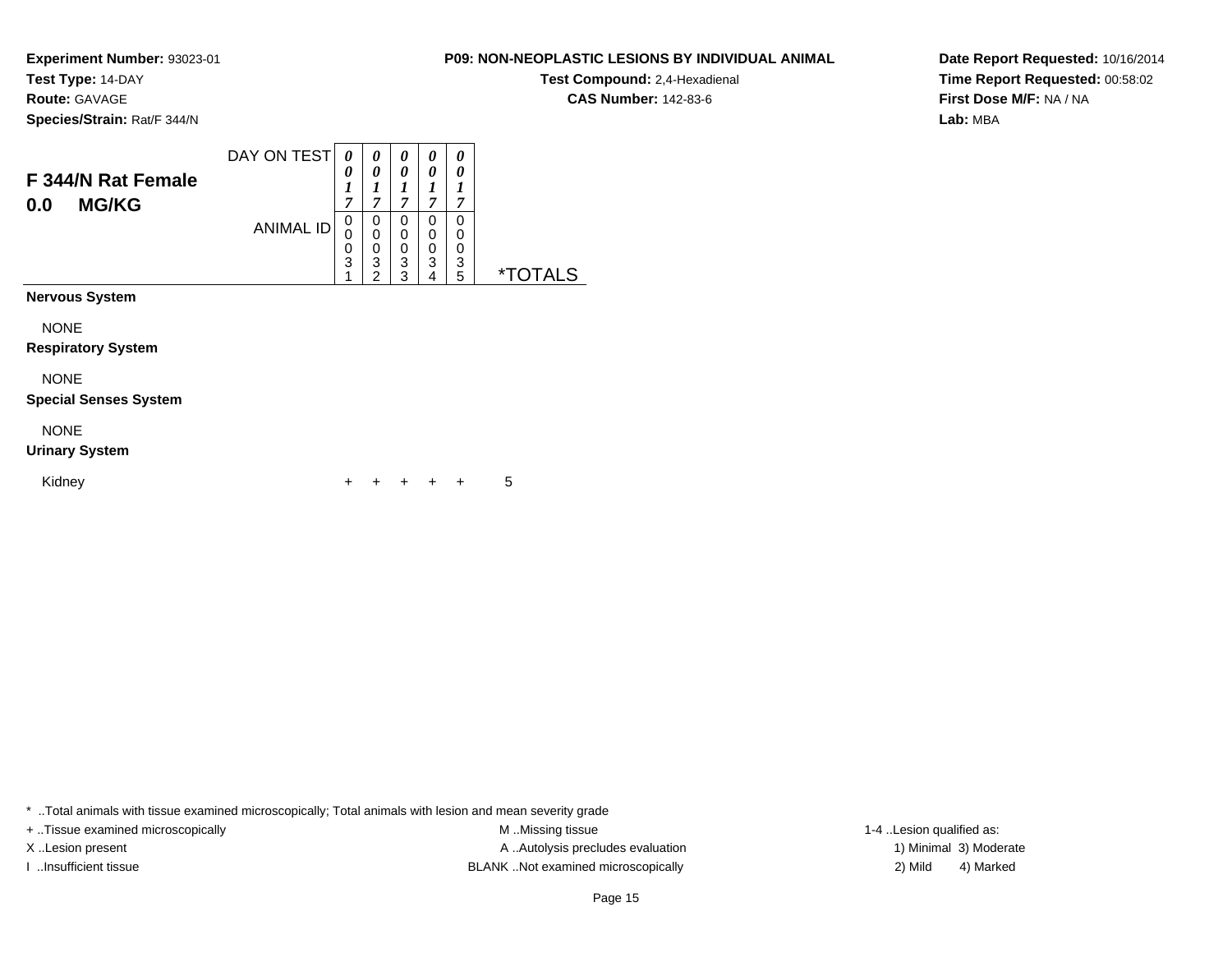| Experiment Number: 93023-01   |                  |                       | P09: NON-NEOPLASTIC LESIONS BY INDIVIDUAL ANIMAL | Date Report Requested: 10/16/2014                                      |  |  |  |
|-------------------------------|------------------|-----------------------|--------------------------------------------------|------------------------------------------------------------------------|--|--|--|
| Test Type: 14-DAY             |                  |                       | Test Compound: 2,4-Hexadienal                    | Time Report Requested: 00:58:02<br>First Dose M/F: NA / NA<br>Lab: MBA |  |  |  |
| Route: GAVAGE                 |                  |                       | <b>CAS Number: 142-83-6</b>                      |                                                                        |  |  |  |
| Species/Strain: Rat/F 344/N   |                  |                       |                                                  |                                                                        |  |  |  |
|                               | DAY ON TEST      |                       |                                                  |                                                                        |  |  |  |
| F 344/N Rat Female            |                  |                       |                                                  |                                                                        |  |  |  |
| <b>MG/KG</b><br>3.0           |                  |                       |                                                  |                                                                        |  |  |  |
|                               | <b>ANIMAL ID</b> |                       |                                                  |                                                                        |  |  |  |
|                               |                  | <i><b>*TOTALS</b></i> |                                                  |                                                                        |  |  |  |
| <b>Alimentary System</b>      |                  |                       |                                                  |                                                                        |  |  |  |
| <b>NONE</b>                   |                  |                       |                                                  |                                                                        |  |  |  |
| <b>Cardiovascular System</b>  |                  |                       |                                                  |                                                                        |  |  |  |
| <b>NONE</b>                   |                  |                       |                                                  |                                                                        |  |  |  |
| <b>Endocrine System</b>       |                  |                       |                                                  |                                                                        |  |  |  |
| <b>NONE</b>                   |                  |                       |                                                  |                                                                        |  |  |  |
| <b>General Body System</b>    |                  |                       |                                                  |                                                                        |  |  |  |
| <b>NONE</b>                   |                  |                       |                                                  |                                                                        |  |  |  |
| <b>Genital System</b>         |                  |                       |                                                  |                                                                        |  |  |  |
| <b>NONE</b>                   |                  |                       |                                                  |                                                                        |  |  |  |
| <b>Hematopoietic System</b>   |                  |                       |                                                  |                                                                        |  |  |  |
| <b>NONE</b>                   |                  |                       |                                                  |                                                                        |  |  |  |
| <b>Integumentary System</b>   |                  |                       |                                                  |                                                                        |  |  |  |
| <b>NONE</b>                   |                  |                       |                                                  |                                                                        |  |  |  |
| <b>Musculoskeletal System</b> |                  |                       |                                                  |                                                                        |  |  |  |
| <b>NONE</b>                   |                  |                       |                                                  |                                                                        |  |  |  |
| <b>Nervous System</b>         |                  |                       |                                                  |                                                                        |  |  |  |
| <b>NONE</b>                   |                  |                       |                                                  |                                                                        |  |  |  |
|                               |                  |                       |                                                  |                                                                        |  |  |  |
|                               |                  |                       |                                                  |                                                                        |  |  |  |

\* ..Total animals with tissue examined microscopically; Total animals with lesion and mean severity grade

+ ..Tissue examined microscopically

M ..Missing tissue X..Lesion present **A ..Autolysis precludes evaluation** A ..Autolysis precludes evaluation 1) Minimal 3) Moderate I ..Insufficient tissue BLANK ..Not examined microscopically 2) Mild 4) Marked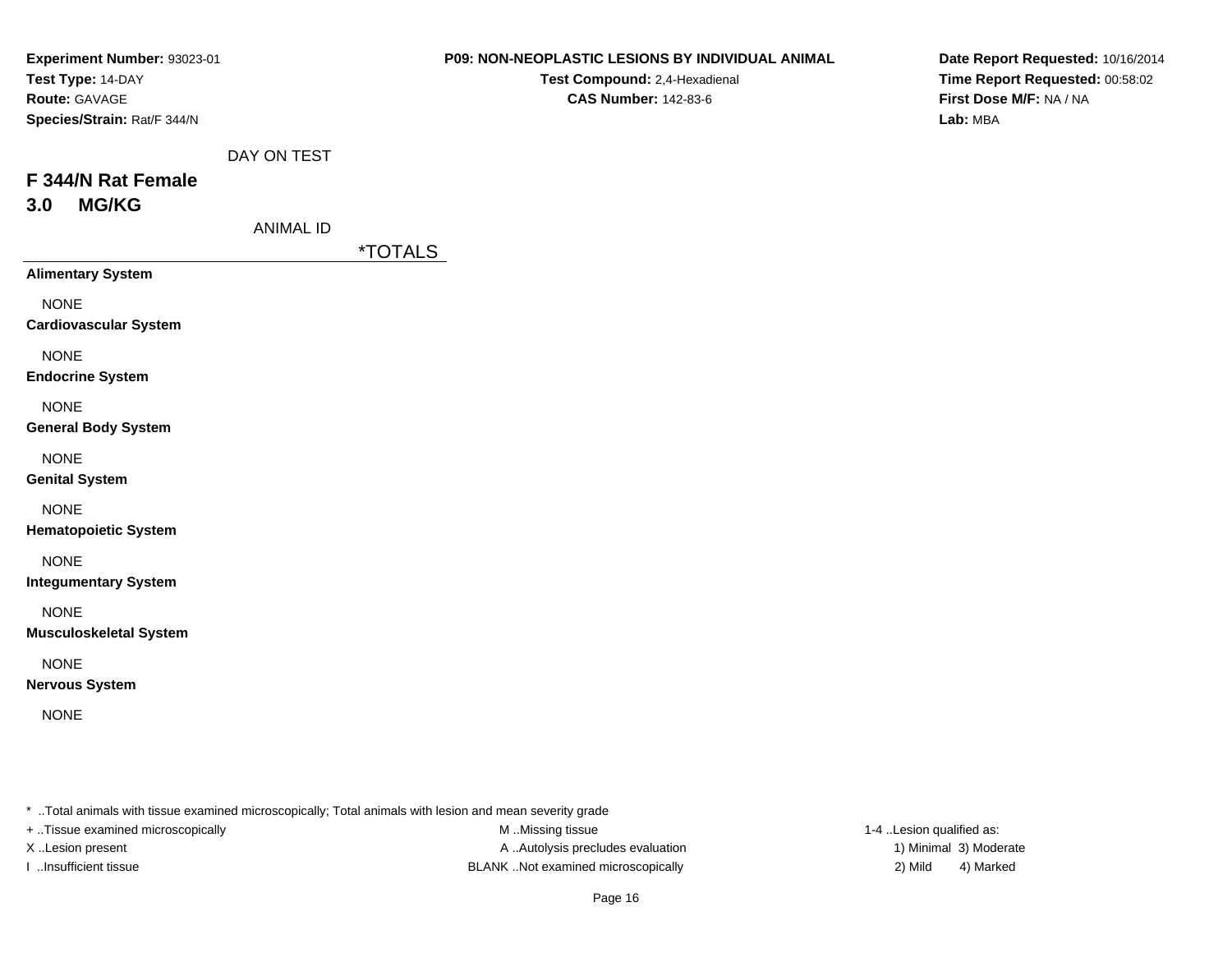| Experiment Number: 93023-01 |
|-----------------------------|
| Test Type: 14-DAY           |
| <b>Route: GAVAGE</b>        |
| Species/Strain: Rat/F 344/N |

**Test Compound:** 2,4-Hexadienal **CAS Number:** 142-83-6

**Date Report Requested:** 10/16/2014**Time Report Requested:** 00:58:02**First Dose M/F:** NA / NA**Lab:** MBA

|  | DAY ON TEST |  |
|--|-------------|--|
|--|-------------|--|

## **F 344/N Rat Female3.0 MG/KG**

ANIMAL ID

\*TOTALS

**Respiratory System**

NONE

**Special Senses System**

NONE

**Urinary System**

NONE

\* ..Total animals with tissue examined microscopically; Total animals with lesion and mean severity grade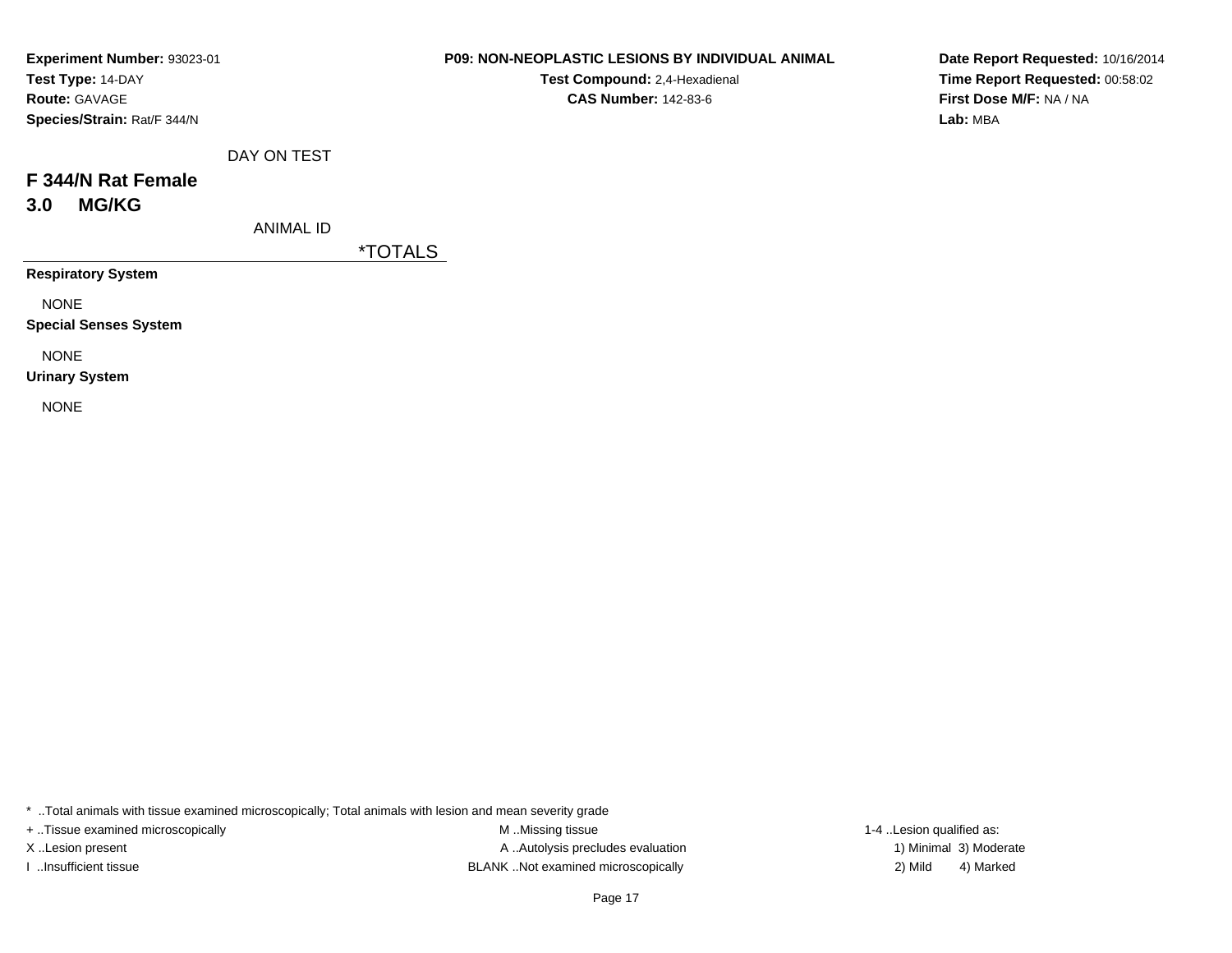| Experiment Number: 93023-01   |                  |                       | P09: NON-NEOPLASTIC LESIONS BY INDIVIDUAL ANIMAL | Date Report Requested: 10/16/2014<br>Time Report Requested: 00:58:02<br>First Dose M/F: NA / NA<br>Lab: MBA |  |  |
|-------------------------------|------------------|-----------------------|--------------------------------------------------|-------------------------------------------------------------------------------------------------------------|--|--|
| Test Type: 14-DAY             |                  |                       | Test Compound: 2,4-Hexadienal                    |                                                                                                             |  |  |
| Route: GAVAGE                 |                  |                       | <b>CAS Number: 142-83-6</b>                      |                                                                                                             |  |  |
| Species/Strain: Rat/F 344/N   |                  |                       |                                                  |                                                                                                             |  |  |
|                               | DAY ON TEST      |                       |                                                  |                                                                                                             |  |  |
| F 344/N Rat Female            |                  |                       |                                                  |                                                                                                             |  |  |
| <b>MG/KG</b><br>9.0           |                  |                       |                                                  |                                                                                                             |  |  |
|                               | <b>ANIMAL ID</b> |                       |                                                  |                                                                                                             |  |  |
|                               |                  | <i><b>*TOTALS</b></i> |                                                  |                                                                                                             |  |  |
| <b>Alimentary System</b>      |                  |                       |                                                  |                                                                                                             |  |  |
| <b>NONE</b>                   |                  |                       |                                                  |                                                                                                             |  |  |
| <b>Cardiovascular System</b>  |                  |                       |                                                  |                                                                                                             |  |  |
| <b>NONE</b>                   |                  |                       |                                                  |                                                                                                             |  |  |
| <b>Endocrine System</b>       |                  |                       |                                                  |                                                                                                             |  |  |
| <b>NONE</b>                   |                  |                       |                                                  |                                                                                                             |  |  |
| <b>General Body System</b>    |                  |                       |                                                  |                                                                                                             |  |  |
| <b>NONE</b>                   |                  |                       |                                                  |                                                                                                             |  |  |
| <b>Genital System</b>         |                  |                       |                                                  |                                                                                                             |  |  |
| <b>NONE</b>                   |                  |                       |                                                  |                                                                                                             |  |  |
| <b>Hematopoietic System</b>   |                  |                       |                                                  |                                                                                                             |  |  |
| <b>NONE</b>                   |                  |                       |                                                  |                                                                                                             |  |  |
| <b>Integumentary System</b>   |                  |                       |                                                  |                                                                                                             |  |  |
| <b>NONE</b>                   |                  |                       |                                                  |                                                                                                             |  |  |
| <b>Musculoskeletal System</b> |                  |                       |                                                  |                                                                                                             |  |  |
| <b>NONE</b>                   |                  |                       |                                                  |                                                                                                             |  |  |
| <b>Nervous System</b>         |                  |                       |                                                  |                                                                                                             |  |  |
| <b>NONE</b>                   |                  |                       |                                                  |                                                                                                             |  |  |
|                               |                  |                       |                                                  |                                                                                                             |  |  |
|                               |                  |                       |                                                  |                                                                                                             |  |  |

\* ..Total animals with tissue examined microscopically; Total animals with lesion and mean severity grade

+ ..Tissue examined microscopically

M ..Missing tissue X..Lesion present **A ..Autolysis precludes evaluation** A ..Autolysis precludes evaluation 1) Minimal 3) Moderate I ..Insufficient tissue BLANK ..Not examined microscopically 2) Mild 4) Marked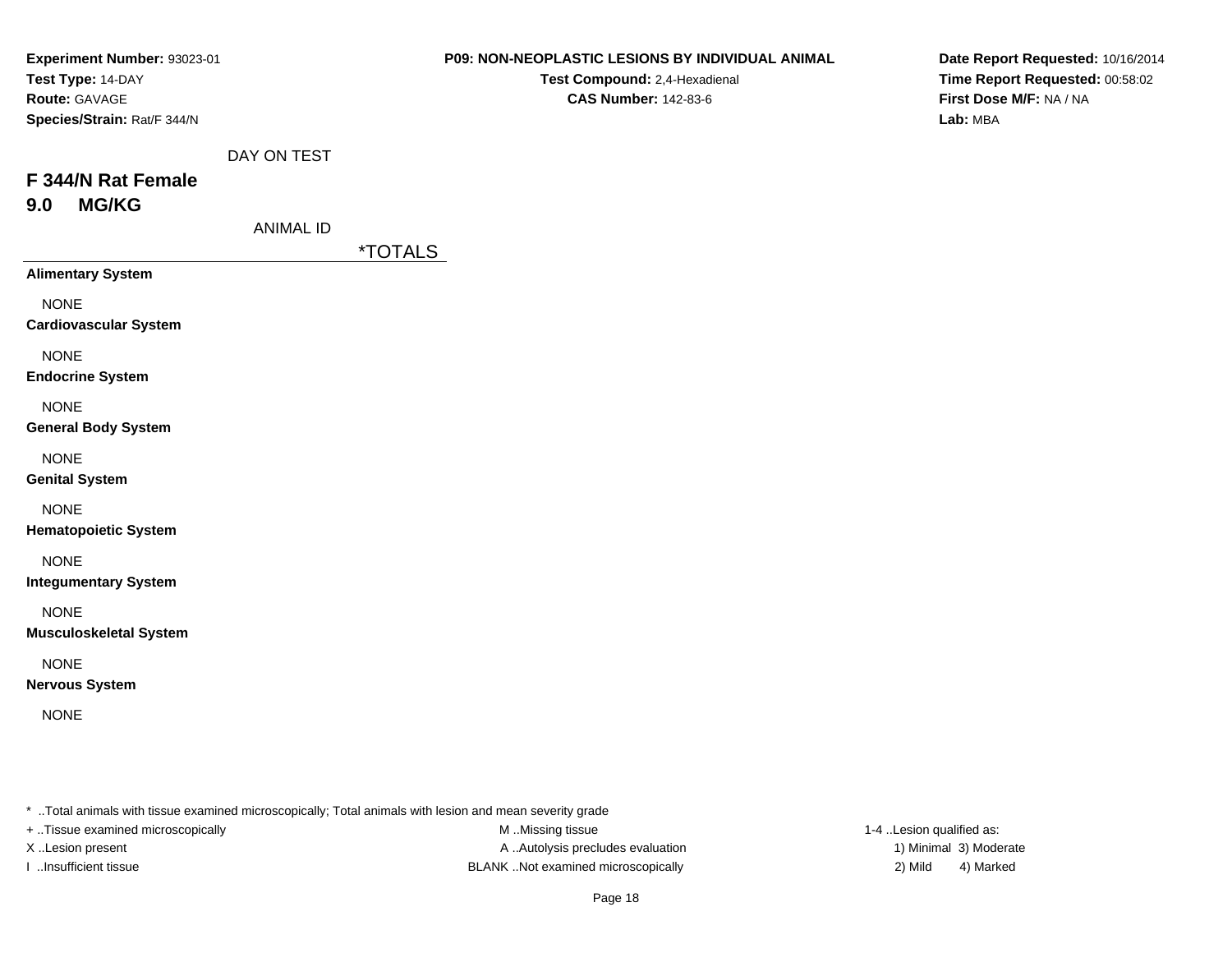| Experiment Number: 93023-01 |
|-----------------------------|
| Test Type: 14-DAY           |
| <b>Route: GAVAGE</b>        |
| Species/Strain: Rat/F 344/N |

**Test Compound:** 2,4-Hexadienal **CAS Number:** 142-83-6

**Date Report Requested:** 10/16/2014**Time Report Requested:** 00:58:02**First Dose M/F:** NA / NA**Lab:** MBA

|  |  | DAY ON TEST |
|--|--|-------------|
|--|--|-------------|

## **F 344/N Rat Female9.0 MG/KG**

ANIMAL ID

\*TOTALS

**Respiratory System**

NONE

**Special Senses System**

NONE

**Urinary System**

NONE

\* ..Total animals with tissue examined microscopically; Total animals with lesion and mean severity grade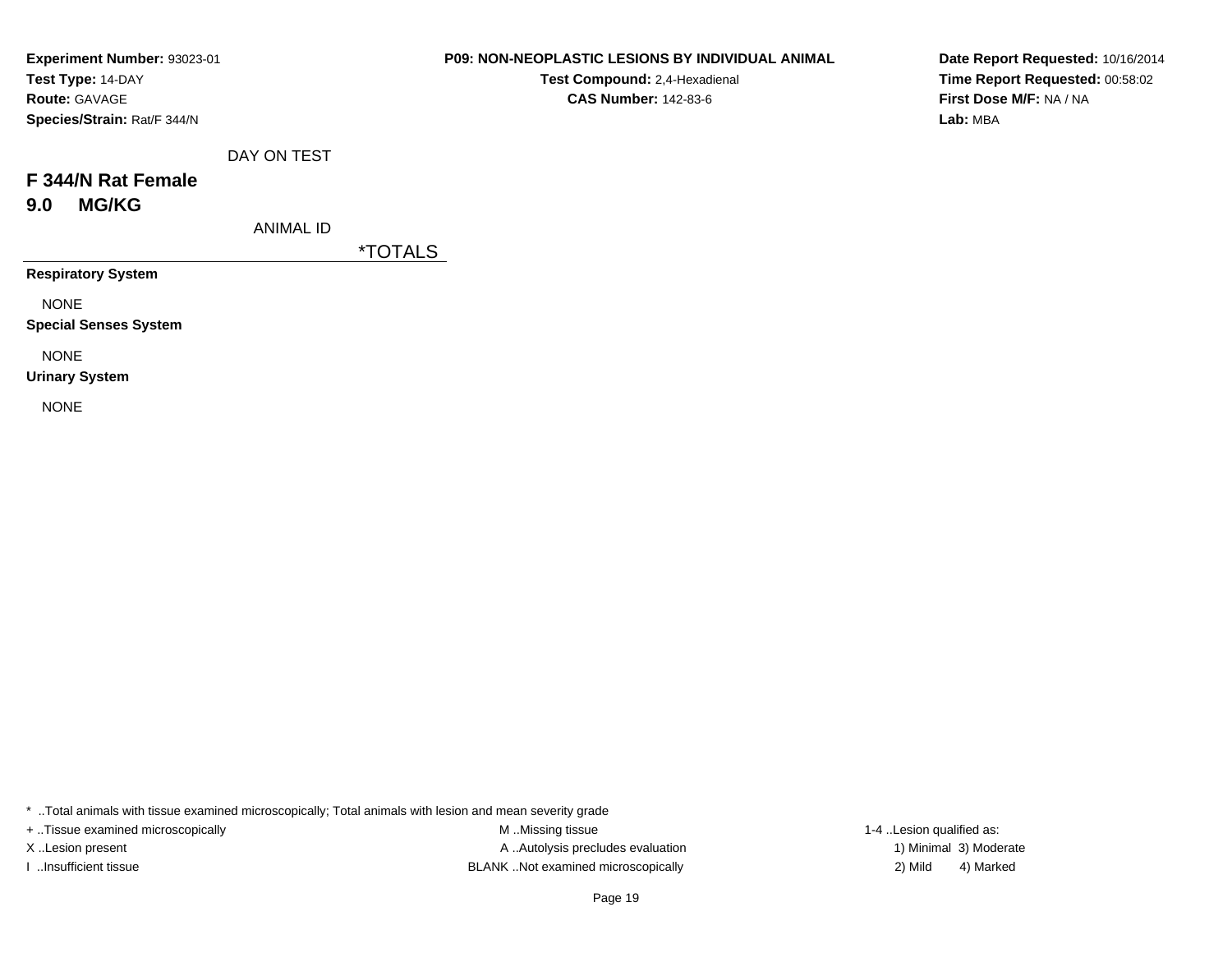**Test Type:** 14-DAY**Route:** GAVAGE

**Species/Strain:** Rat/F 344/N

### **P09: NON-NEOPLASTIC LESIONS BY INDIVIDUAL ANIMAL**

**Test Compound:** 2,4-Hexadienal

**CAS Number:** 142-83-6

**Date Report Requested:** 10/16/2014**Time Report Requested:** 00:58:02**First Dose M/F:** NA / NA**Lab:** MBA

| F 344/N Rat Female<br><b>MG/KG</b><br>27.0<br><b>Alimentary System</b> | DAY ON TEST<br><b>ANIMAL ID</b> | 0<br>0<br>1<br>7<br>0<br>0<br>0<br>4<br>6 | 0<br>0<br>1<br>$\overline{7}$<br>$\mathbf 0$<br>0<br>$\mathbf 0$<br>4<br>$\overline{7}$ | 0<br>0<br>1<br>$\overline{7}$<br>0<br>0<br>$\mathbf 0$<br>4<br>8 | 0<br>0<br>1<br>$\overline{7}$<br>0<br>0<br>0<br>4<br>9 | 0<br>0<br>1<br>$\overline{7}$<br>$\mathbf 0$<br>0<br>$\mathbf 0$<br>5<br>0 |   |              | <i><b>*TOTALS</b></i> |
|------------------------------------------------------------------------|---------------------------------|-------------------------------------------|-----------------------------------------------------------------------------------------|------------------------------------------------------------------|--------------------------------------------------------|----------------------------------------------------------------------------|---|--------------|-----------------------|
| Stomach, Forestomach<br><b>Cardiovascular System</b>                   |                                 | $\ddot{}$                                 |                                                                                         | $\ddot{}$                                                        | $\ddot{}$                                              | $\ddot{}$                                                                  | 5 |              |                       |
| <b>NONE</b><br><b>Endocrine System</b>                                 |                                 |                                           |                                                                                         |                                                                  |                                                        |                                                                            |   |              |                       |
| <b>NONE</b><br><b>General Body System</b>                              |                                 |                                           |                                                                                         |                                                                  |                                                        |                                                                            |   |              |                       |
| <b>NONE</b><br><b>Genital System</b>                                   |                                 |                                           |                                                                                         |                                                                  |                                                        |                                                                            |   |              |                       |
| <b>Uterus</b><br>Hydrometra<br><b>Hematopoietic System</b>             |                                 |                                           |                                                                                         |                                                                  | +<br>3                                                 |                                                                            | 1 | $\mathbf{1}$ | 3.0                   |
| <b>NONE</b><br><b>Integumentary System</b>                             |                                 |                                           |                                                                                         |                                                                  |                                                        |                                                                            |   |              |                       |
| <b>NONE</b><br><b>Musculoskeletal System</b>                           |                                 |                                           |                                                                                         |                                                                  |                                                        |                                                                            |   |              |                       |
| <b>NONE</b><br><b>Nervous System</b>                                   |                                 |                                           |                                                                                         |                                                                  |                                                        |                                                                            |   |              |                       |

\* ..Total animals with tissue examined microscopically; Total animals with lesion and mean severity grade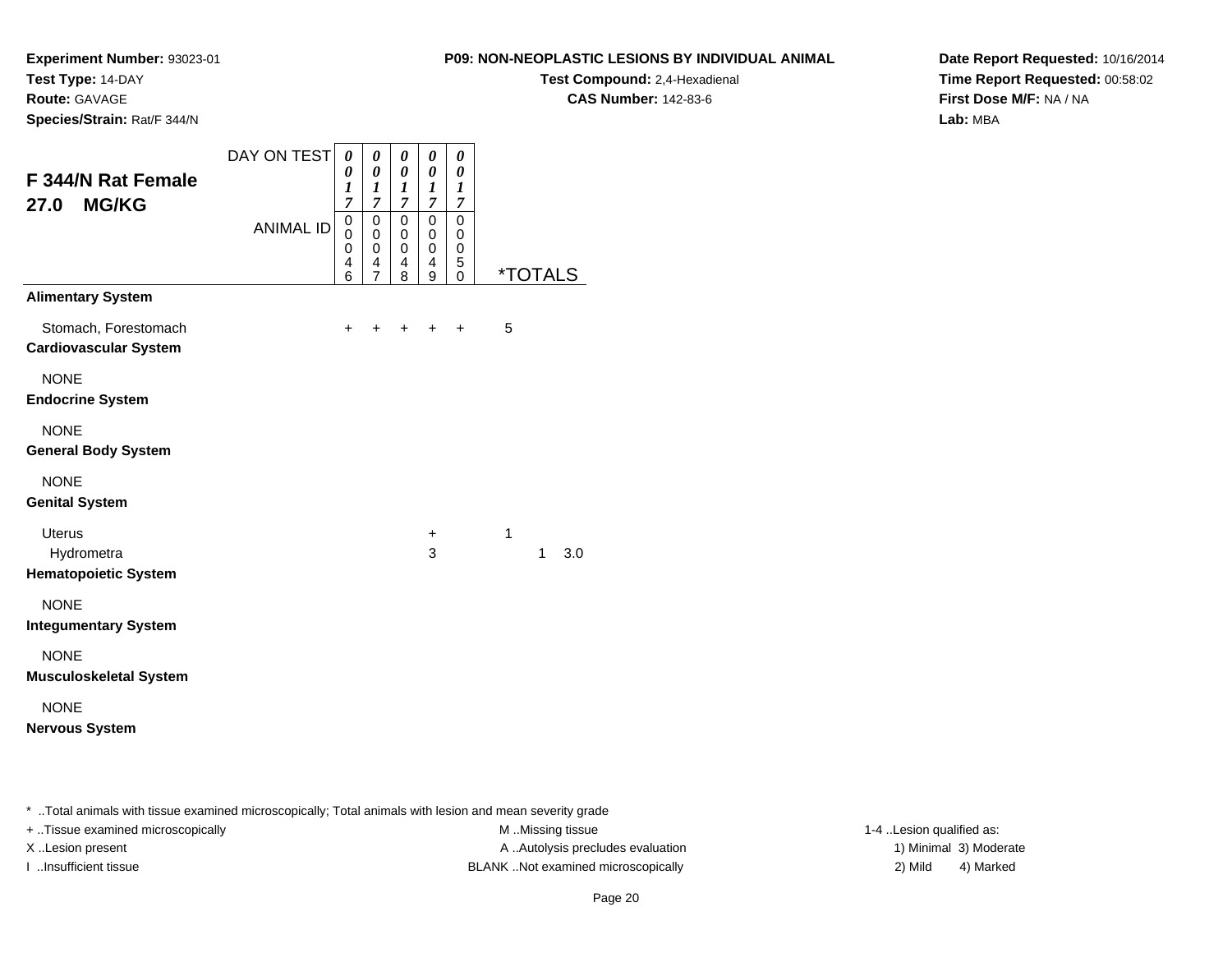**Test Type:** 14-DAY**Route:** GAVAGE

**Species/Strain:** Rat/F 344/N

#### DAY ON TEST**F 344/N Rat Female27.0 MG/KG**ANIMAL ID*0 0 1 7*0<br>0<br>0<br>6<br>6 *0 0 1 7*0<br>0<br>0<br>7<br>7 *0 0 1 7* 0 0 0 4 8*0 0 1 7* 0 0 0 4 9*0 0 1 7* 0 0 0 5 0 \*TOTALS

NONE

**Respiratory System**

NONE

**Special Senses System**

NONE

**Urinary System**

NONE

\* ..Total animals with tissue examined microscopically; Total animals with lesion and mean severity grade

+ ..Tissue examined microscopically examined microscopically examined as:  $M$  ..Missing tissue 1-4 ..Lesion qualified as: X..Lesion present **A ..Autolysis precludes evaluation** A ..Autolysis precludes evaluation 1) Minimal 3) Moderate I ..Insufficient tissue BLANK ..Not examined microscopically 2) Mild 4) Marked

Page 21

**Date Report Requested:** 10/16/2014**Time Report Requested:** 00:58:02**First Dose M/F:** NA / NA**Lab:** MBA

#### **P09: NON-NEOPLASTIC LESIONS BY INDIVIDUAL ANIMAL**

**Test Compound:** 2,4-Hexadienal **CAS Number:** 142-83-6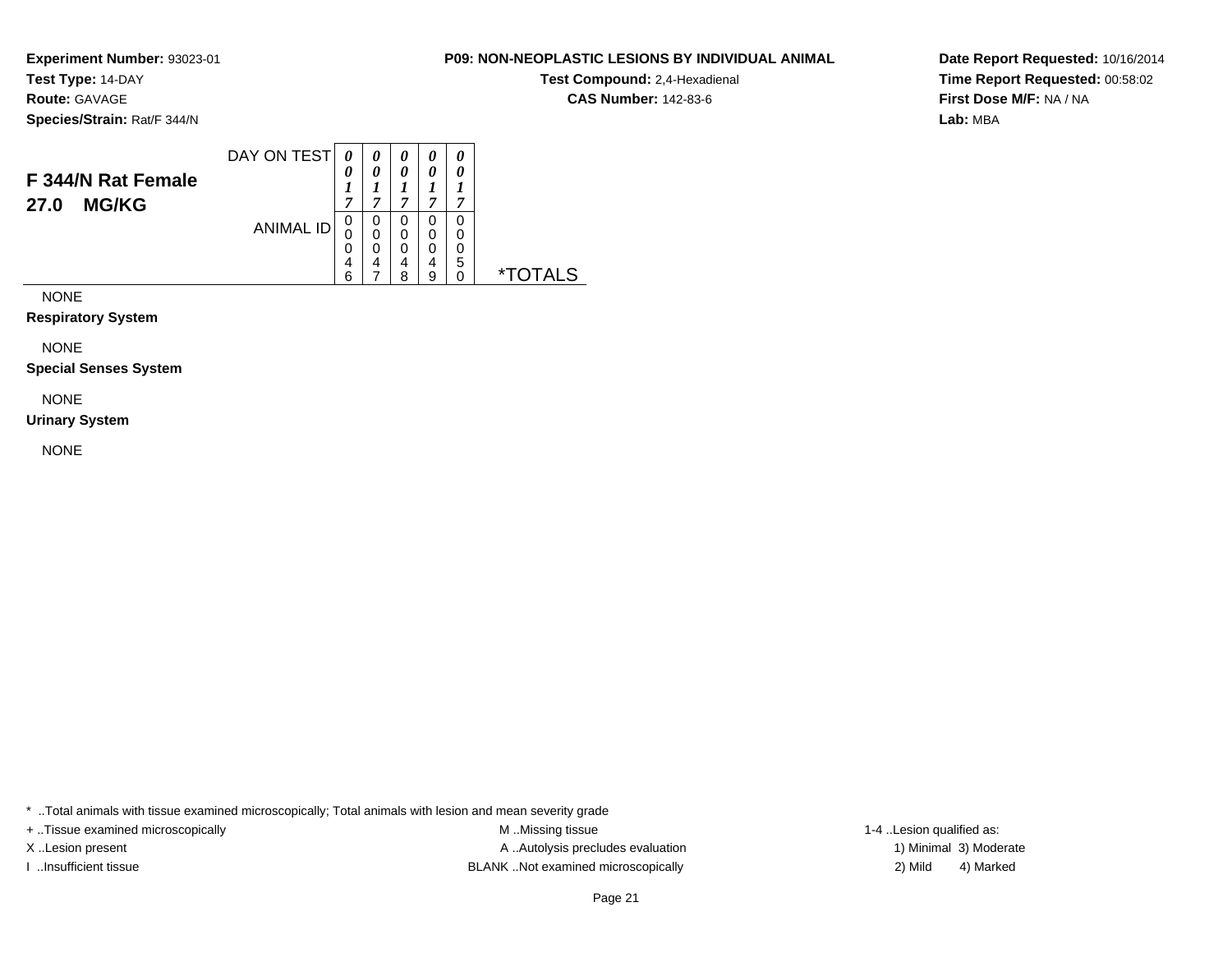**Route:** GAVAGE

**Species/Strain:** Rat/F 344/N

**P09: NON-NEOPLASTIC LESIONS BY INDIVIDUAL ANIMAL**

**Test Compound:** 2,4-Hexadienal

**CAS Number:** 142-83-6

**Date Report Requested:** 10/16/2014**Time Report Requested:** 00:58:02**First Dose M/F:** NA / NA**Lab:** MBA

| <b>F 344/N Rat Female</b><br>80.0<br><b>MG/KG</b>                                                                                         | DAY ON TEST      | $\boldsymbol{\theta}$<br>0<br>1<br>$\overline{7}$ | 0<br>0<br>1<br>$\overline{7}$                        | 0<br>$\theta$<br>1<br>$\overline{7}$ | 0<br>0<br>$\boldsymbol{l}$<br>7 | 0<br>0<br>1<br>$\overline{7}$   |        |                        |                   |
|-------------------------------------------------------------------------------------------------------------------------------------------|------------------|---------------------------------------------------|------------------------------------------------------|--------------------------------------|---------------------------------|---------------------------------|--------|------------------------|-------------------|
|                                                                                                                                           | <b>ANIMAL ID</b> | $\mathbf 0$<br>$\mathbf 0$<br>0<br>5<br>1         | $\pmb{0}$<br>0<br>$\mathbf 0$<br>5<br>$\overline{2}$ | 0<br>0<br>0<br>5<br>3                | $\mathbf 0$<br>0<br>0<br>5<br>4 | $\mathbf 0$<br>0<br>0<br>5<br>5 |        | <i><b>*TOTALS</b></i>  |                   |
| <b>Alimentary System</b>                                                                                                                  |                  |                                                   |                                                      |                                      |                                 |                                 |        |                        |                   |
| Liver<br>Stomach, Forestomach                                                                                                             |                  | +<br>$\ddot{}$                                    | $\ddot{}$<br>$+$                                     | +<br>$+$                             | $\ddot{}$<br>$+$                | +<br>$+$                        | 5<br>5 |                        |                   |
| Epithelium, Hyperplasia, Diffuse<br>Inflammation, Chronic Active, Diffuse<br>Ulcer, Chronic Active, Focal<br><b>Cardiovascular System</b> |                  | 3<br>$\overline{2}$                               |                                                      | $\overline{2}$<br>3                  |                                 | 1                               |        | 3<br>$\mathbf{1}$<br>1 | 2.0<br>2.0<br>3.0 |
| <b>NONE</b><br><b>Endocrine System</b>                                                                                                    |                  |                                                   |                                                      |                                      |                                 |                                 |        |                        |                   |
| <b>NONE</b><br><b>General Body System</b>                                                                                                 |                  |                                                   |                                                      |                                      |                                 |                                 |        |                        |                   |
| <b>NONE</b><br><b>Genital System</b>                                                                                                      |                  |                                                   |                                                      |                                      |                                 |                                 |        |                        |                   |
| <b>NONE</b><br><b>Hematopoietic System</b>                                                                                                |                  |                                                   |                                                      |                                      |                                 |                                 |        |                        |                   |
| <b>NONE</b><br><b>Integumentary System</b>                                                                                                |                  |                                                   |                                                      |                                      |                                 |                                 |        |                        |                   |
| <b>NONE</b>                                                                                                                               |                  |                                                   |                                                      |                                      |                                 |                                 |        |                        |                   |
|                                                                                                                                           |                  |                                                   |                                                      |                                      |                                 |                                 |        |                        |                   |

\* ..Total animals with tissue examined microscopically; Total animals with lesion and mean severity grade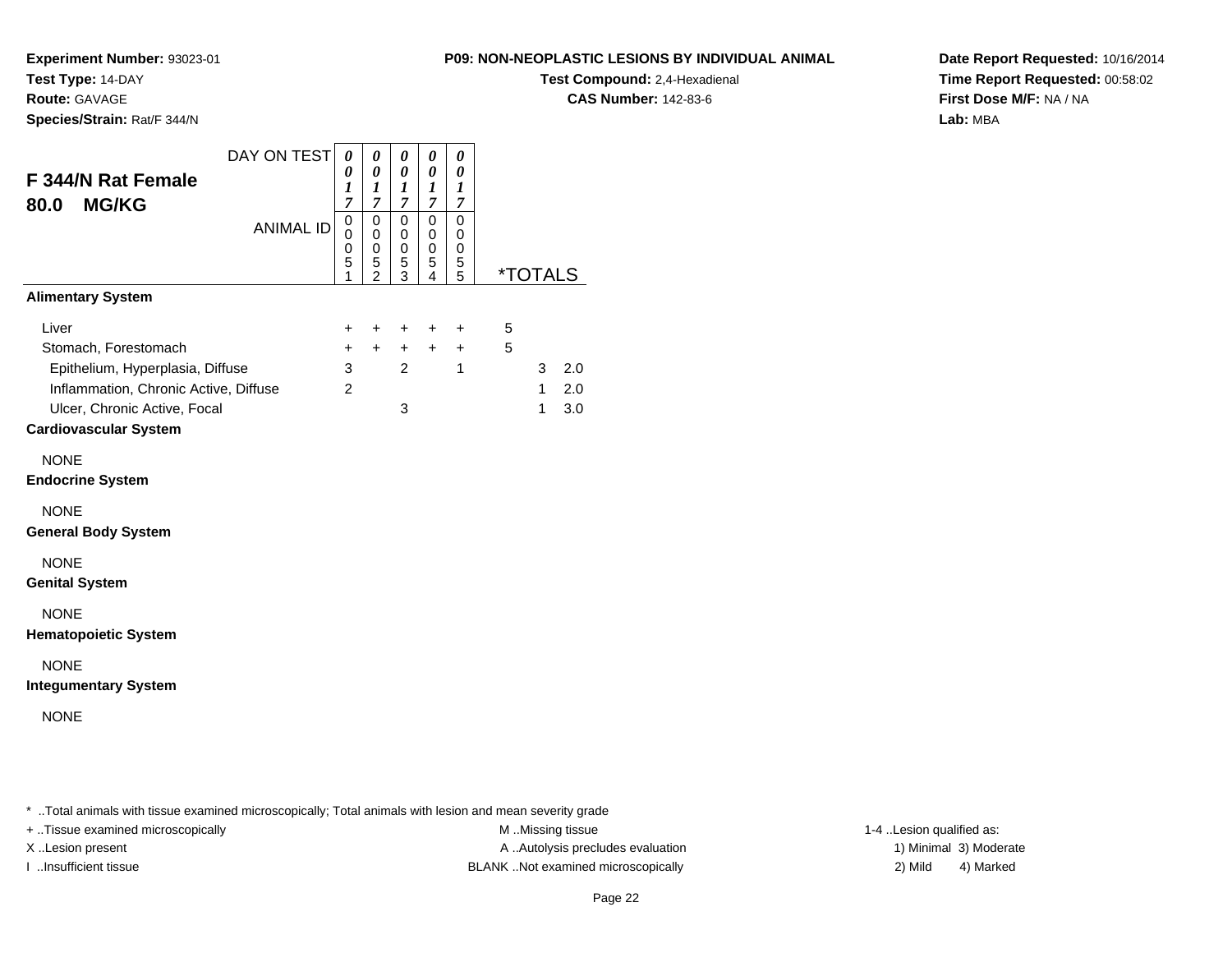**Test Type:** 14-DAY**Route:** GAVAGE

**Species/Strain:** Rat/F 344/N

#### DAY ON TEST**F 344/N Rat Female80.0 MG/KG**ANIMAL ID*0 0 1 7*0<br>0<br>0<br>5<br>1 *0 0 1 7*0<br>0<br>0<br>5<br>2 *0 0 1 7* 0 0 0 5 3*0 0 1 7* 0 0 0 5 4*0 0 1 7* 0 0 0 5 5 \*TOTALS**Musculoskeletal System**NONE

**Nervous System**

NONE

**Respiratory System**

NONE

**Special Senses System**

NONE

**Urinary System**

Kidney<sup>+</sup>

<sup>+</sup> <sup>+</sup> <sup>+</sup> + 5

\* ..Total animals with tissue examined microscopically; Total animals with lesion and mean severity grade

+ ..Tissue examined microscopically examined microscopically examined as:  $M$  ..Missing tissue 1-4 ..Lesion qualified as: X..Lesion present **A ..Autolysis precludes evaluation** A ..Autolysis precludes evaluation 1) Minimal 3) Moderate I ..Insufficient tissue BLANK ..Not examined microscopically 2) Mild 4) Marked

**Date Report Requested:** 10/16/2014**Time Report Requested:** 00:58:02**First Dose M/F:** NA / NA**Lab:** MBA

### **P09: NON-NEOPLASTIC LESIONS BY INDIVIDUAL ANIMAL**

**Test Compound:** 2,4-Hexadienal **CAS Number:** 142-83-6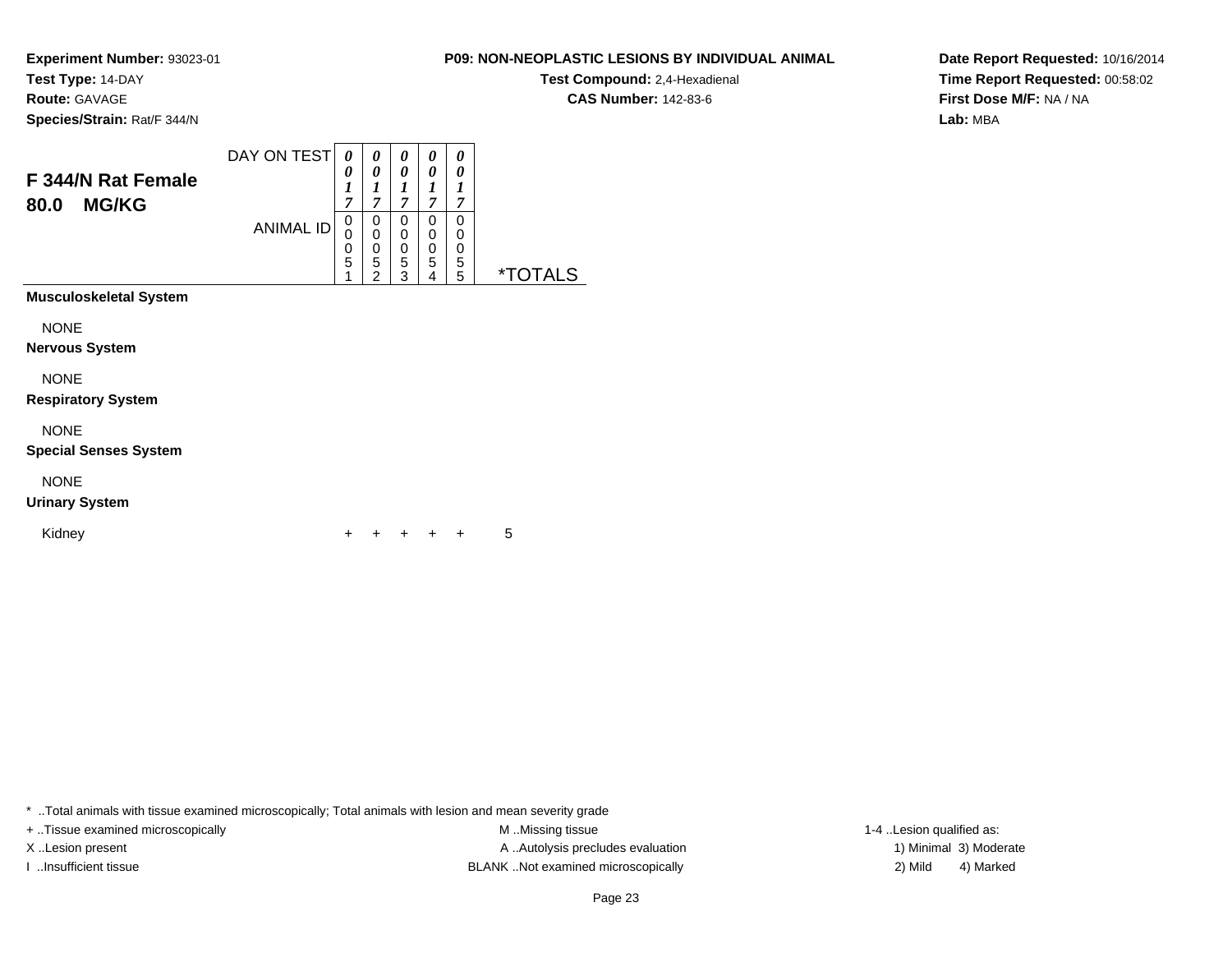**Test Compound:** 2,4-Hexadienal

**CAS Number:** 142-83-6

**Date Report Requested:** 10/16/2014**Time Report Requested:** 00:58:02**First Dose M/F:** NA / NA**Lab:** MBA

| DAY ON TEST                                 | 0                     | 0                     | 0                     | 0                       | 0                     |   |                       |     |
|---------------------------------------------|-----------------------|-----------------------|-----------------------|-------------------------|-----------------------|---|-----------------------|-----|
| <b>F 344/N Rat Female</b>                   | 0<br>$\boldsymbol{l}$ | 0<br>0                | 0<br>1                | 0<br>0                  | 0<br>1                |   |                       |     |
| <b>MG/KG</b><br>240.0                       | $\overline{7}$        | 5                     | 0                     | 3                       | 7                     |   |                       |     |
| <b>ANIMAL ID</b>                            | 0<br>0<br>0<br>5<br>6 | 0<br>0<br>0<br>5<br>7 | 0<br>0<br>0<br>5<br>8 | 0<br>0<br>0<br>5<br>9   | 0<br>0<br>0<br>6<br>0 |   | <i><b>*TOTALS</b></i> |     |
| <b>Alimentary System</b>                    |                       |                       |                       |                         |                       |   |                       |     |
| Liver                                       | ٠                     |                       | +                     | +                       | ٠                     | 5 |                       |     |
| Inflammation, Chronic Active                |                       |                       | 3                     |                         |                       |   | 1                     | 3.0 |
| Serosa, Inflammation, Chronic Active, Focal |                       |                       |                       |                         | 2                     |   | 1                     | 2.0 |
| Stomach, Forestomach                        | ٠                     |                       | +                     | +                       | $\ddot{}$             | 5 |                       |     |
| Epithelium, Hyperplasia, Focal              |                       |                       |                       |                         | 3                     |   | 1                     | 3.0 |
| Inflammation, Acute, Focal                  | 4                     |                       |                       |                         |                       |   | 1                     | 4.0 |
| Necrosis, Diffuse                           |                       | $\overline{4}$        | 4                     | $\overline{\mathbf{4}}$ |                       |   | 3                     | 4.0 |
| Ulcer, Chronic Active, Focal                | 4                     |                       |                       |                         | 4                     |   | $\overline{2}$        | 4.0 |
| <b>Cardiovascular System</b>                |                       |                       |                       |                         |                       |   |                       |     |
| <b>NONE</b>                                 |                       |                       |                       |                         |                       |   |                       |     |
| <b>Endocrine System</b>                     |                       |                       |                       |                         |                       |   |                       |     |
| <b>NONE</b>                                 |                       |                       |                       |                         |                       |   |                       |     |
| <b>General Body System</b>                  |                       |                       |                       |                         |                       |   |                       |     |
| Peritoneum                                  |                       |                       | $\ddot{}$             |                         |                       | 1 |                       |     |
| Inflammation, Chronic Active                |                       |                       | 3                     |                         |                       |   | 1                     | 3.0 |
| <b>Genital System</b>                       |                       |                       |                       |                         |                       |   |                       |     |
| <b>NONE</b>                                 |                       |                       |                       |                         |                       |   |                       |     |
| <b>Hematopoietic System</b>                 |                       |                       |                       |                         |                       |   |                       |     |

\* ..Total animals with tissue examined microscopically; Total animals with lesion and mean severity grade